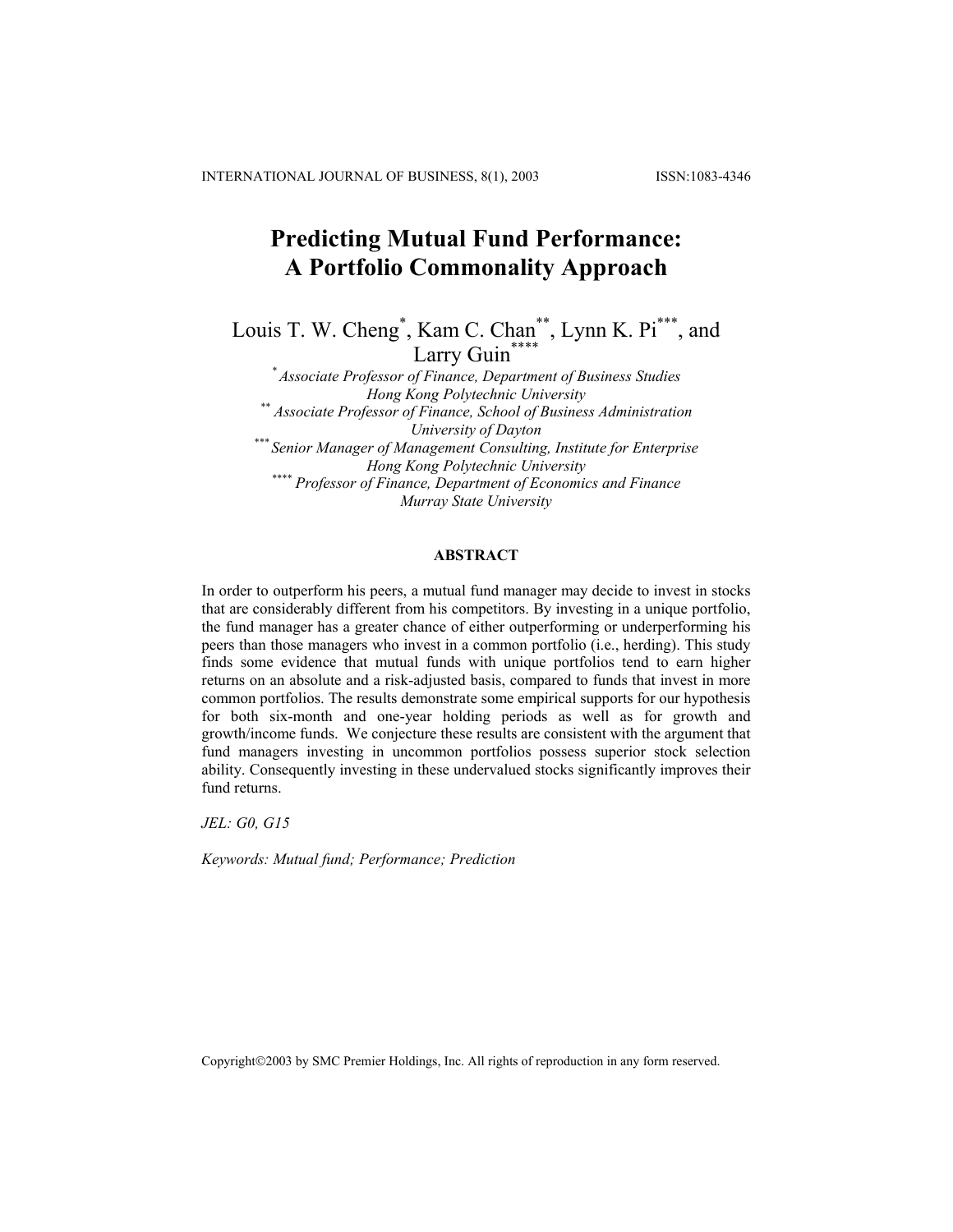### **I. INTRODUCTION**

Mutual funds have grown to become one of the most dynamic and successful industries in the country by changing the ways Americans save and invest. Their success is due to buoyant stock and bond markets, new investment products, and savvy marketing. Mutual funds are widely reported to offer the advantages of diversification, high liquidity, and professional management. This last feature (professional management) is of great interest to investors, with individuals spending considerable time sifting through publications in search of those funds with superior track records. With the increased popularity of defined-contribution pension plans during the 1990s, this process has intensified. Individuals are now given the responsibility under their pension plans (e.g., 401(k) and 403(b)) of choosing mutual funds for their employer-sponsored and supplemental retirement plans. The search for mutual funds with successful professional management has intensified, often accompanied by increased confusion on the part of investors.

Obviously investors prefer mutual funds that earn high rates of return to those that offer more mediocre performance. But what does the process look like from the mutual fund portfolio manager's viewpoint? After all, the long-term performance record of mutual fund managers as a group is less than sterling. Since financial markets tend to follow a risk/return tradeoff, one way of increasing the fund's expected return is to accept more systematic risk in the portfolio. Hence, higher expected returns might be achieved by investing in higher beta stocks.

Another potential way of increasing a fund's expected return, as compared to other funds, is to pursue a stock selection strategy that invests in stocks that are considerably different from those of the competition. If a portfolio manager is willing to exert independent thinking and stand out from the rest of the crowd, the fund's return would tend to be different from those funds which are following a "me-too" or crowd psychology.

Specific questions of interest are: To what extent do portfolio managers exert independent thinking in stock selection (or does the herd mentality predominate)? Does a strategy of differentiating the portfolio lead to higher returns? What are the risks of such a strategy? If the strategy is successful, can a mutual fund's attractiveness be ranked by the extent to which its portfolio differs from others in its class?

This paper seeks to answer some of the questions. By using portfolio holding data from 1992/1993 growth/income funds, June 1997 growth/ income funds, and June 1997 growth funds in conjunction with monthly return data, we find some evidence to support the notion that portfolio commonality measures such as SUM and PRODUCT (as defined later) serve as a predictor for growth and growth/income mutual fund performance in our sample periods. In other words, a mutual fund manager investing in a unique portfolio would lead to a significantly higher ex-post risk-adjusted return while a manager investing in a popular portfolio would lead to a relatively lower expost risk-adjusted return. We understand our evidence is limited to the choice of mutual fund objectives and time period of portfolio holdings we employ in our analysis.

The organization of the paper is as follows. Section II provides a brief literature review. Section III discusses the portfolio commonality hypothesis and data, while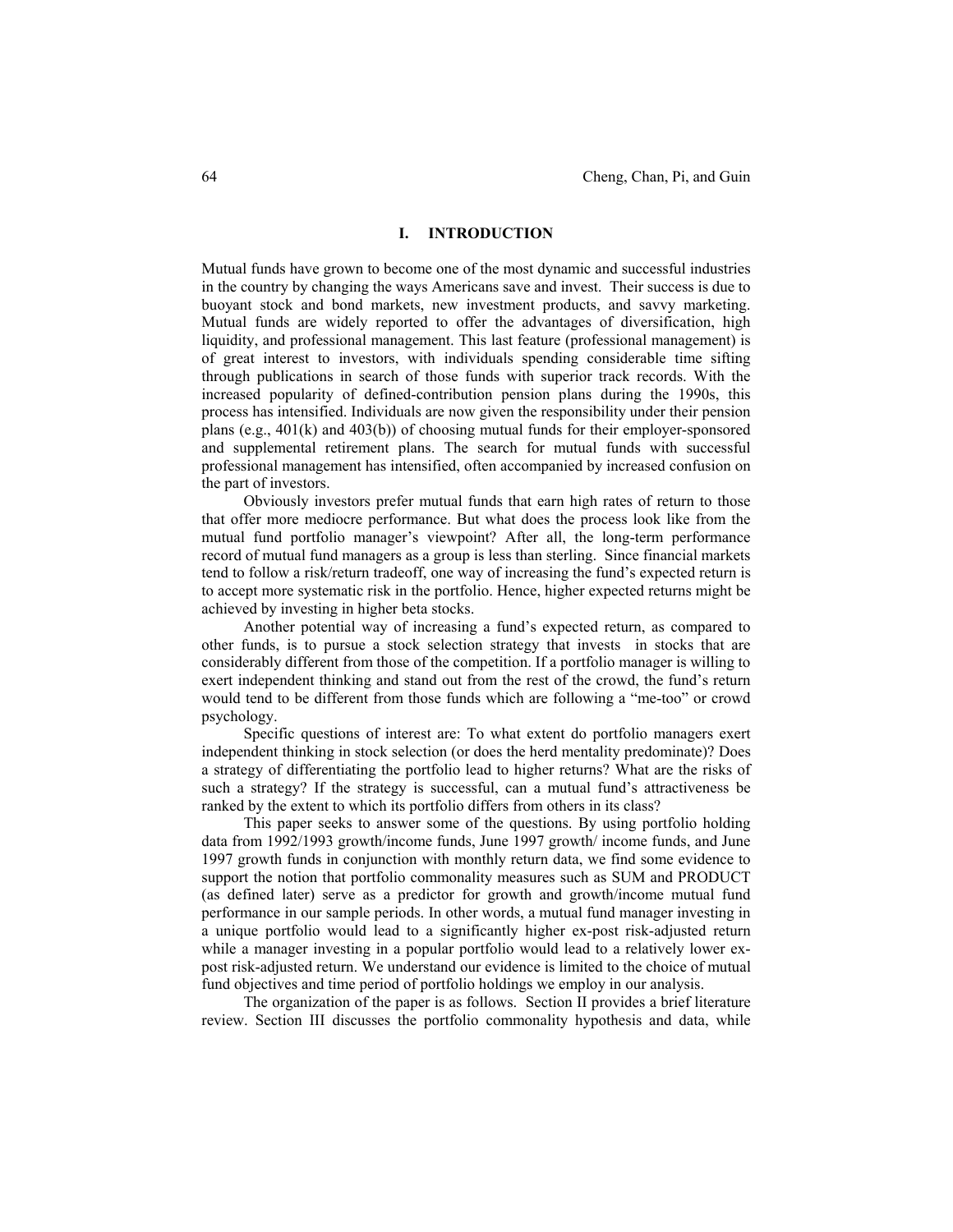commonality classification variables and performance measures are defined in Section IV. Section V presents the empirical findings and Section VI concludes the paper.

### **II. LITERATURE REVIEW**

There have been extensive studies on mutual fund performance with mixed results. On one side, some studies (Jensen, 1967; Friend, Brown and Vickers, 1962; Treyner and Mazuy, 1966; Sharpe, 1966; Shawky, 1982; Rahman, Fabozzi and Lee, 1991; Christopherson and Turner, 1991) find index-like or below-index performance. On the other hand, several studies (Friend, Blume and Crockett, 1970; Carlson, 1970; McDonald, 1974; and Mains, 1977; Kon and Jen, 1979; Grinblatt and Titman, 1993) provide evidence of superior expertise on the part of mutual fund managers. They show that mutual fund managers have the ability to deliver superior performance.

After examining the voluminous literature, Ippolito (1993) concludes that results of statistical studies of mutual fund returns, as a group, are generally consistent with one hypothesis: that mutual funds' risk-adjusted performance is statistically indistinguishable from that of index funds, on a net of expenses basis. Another aspect of mutual fund research focuses on the investment behavior of mutual fund managers and their relationships to fund performance. One mutual fund management behavior is herding. Herding refers to the behavior of different investors buying and selling the same stocks within the same period (e.g. same quarter). Previous studies have shown that investors exhibit herd-like behavior. Friend et al (1970) argue that some mutual funds have a tendency to follow the investment choices of their more successful counterparts. This kind of similarity of investment behavior is a result of mutual monitoring of performance among fund managers (Lakonishok, Shleifer and Vishny, 1992) and the relative performance benchmark used in compensation contracts offered to the fund managers (Maug and Naik, 1995).

As for the relationship between herding and the performance of funds as a group, Scharfstein and Stein (1990) suggest that if the herding behavior is due to the tendency of the informed portfolio managers to pick underpriced stocks, these funds should realize good future performances. In their study of mutual fund behavior, Grinblatt, Titman and Wermers (1995) show that performance of funds as a group is significantly correlated with the tendency of a fund to herd. However, this correlation would probably disappear when the tendency to buy past winners is accounted for, thus implying that funds tend to buy past winners in order to show good performance, with herding in past winners occurring as a result.

Wermers (1998) investigates the relationship between mutual fund herding and stock price effects. He finds little herding by mutual funds in an average-size stock. However, the level of herding is more intense in small stocks and among growth mutual funds. Nofsinger and Sias (1999) examine herding and feedback trading by institutional and individual investors. They find that there are strong positive correlation between changes in institutional ownership and returns measured over the same period. Hence, there is herding-like behavior for institutional investors. Chevalier and Ellison (1999), in a study of the mutual fund manager labor market, find younger mutual fund managers hold less unsystematic risk assets and more conventional portfolios. The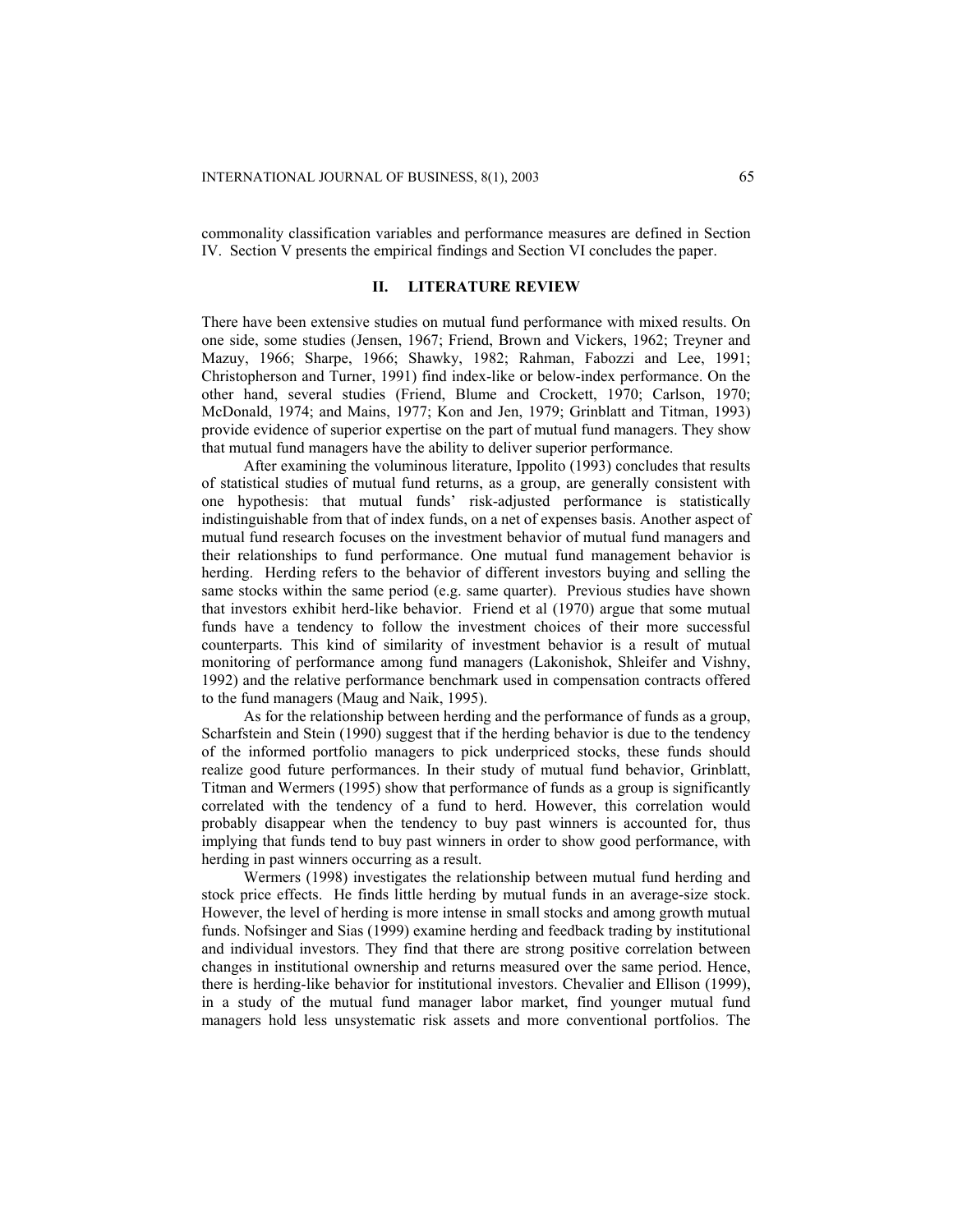results of Chevalier and Ellison suggest that, at least for some managers, there is herding-like behavior.

The studies on neglected firms provide related literature for this research. Bauman (1964, 1965) first documents that there are neglected firm effects. Essentially, neglected firms provide better performance. Arbel et al. (1983) also suggest that there is a neglected firm effect. Arbel et al. find that the risk-adjusted returns of neglected firms outperform those of firms that are widely followed by institutional investors. In similar studies within a multifactor asset pricing model, Dowen and Bauman (1986 a, b) also document the existence of a neglected firm effect.

In conclusion, the finance literature has documented some degree of herding behavior among mutual funds. In this study, we examine the relationship between the performance of individual funds and their degree of herding. We first introduce a ranking system of portfolio commonality (i.e., degree of herding). Then we examine the relationship between performance of mutual funds and their commonality ranking in both six-month and one-year periods.

#### **III. HYPOTHESIS AND DATA**

### **A. Hypothesis**

In the investment arena, "good" or "bad" performance is a relative matter. Since mutual funds are classified by objectives, the average performance of other mutual funds with the same objective frequently serves as the benchmark for evaluation purposes. If the manager loses 2 percent while the benchmark loses 5 percent, the manager has outperformed his peers. Therefore, if a manager wants to make sure that his mutual fund will not underperform other funds within the same group, he can attempt to mimic the portfolios of his major competitors. This action, in essence, partially indexes the fund to the benchmark and leads to average performance (relative to the rest of the group). The old adage "there is safety in numbers" may apply to many in the mutual fund arena. In fact, "risk-averse" managers who are concerned about their reputations in the mutual fund industry often mimic the investment decisions of other managers. This sort of herding behavior among professional fund managers is well documented in the finance literature.

On the other hand, if a manager decides to invest in stocks that are not part of the holdings of other funds (with the same investment objective), the fund is more likely to either outperform or underperform the benchmark of the group. The deviation from the peer group return will be much larger than that of the herding strategy. This is obviously a (personal) "high risk-high expected return" position. Under the condition that investors are less likely to fire managers if they all have the same performance, even though the collective performance is mediocre, some managers have little incentive to take the additional risk to invest in unique stocks (i.e., stocks that are not being held by other funds). Those who do so must earn a higher rate of return to justify the additional risk (both portfolio risk and "personal risk") and research cost.

A risk-averse fund manager seeks a higher expected rate of return in order to accept the higher investment risk involved. Obviously, investing in a unique portfolio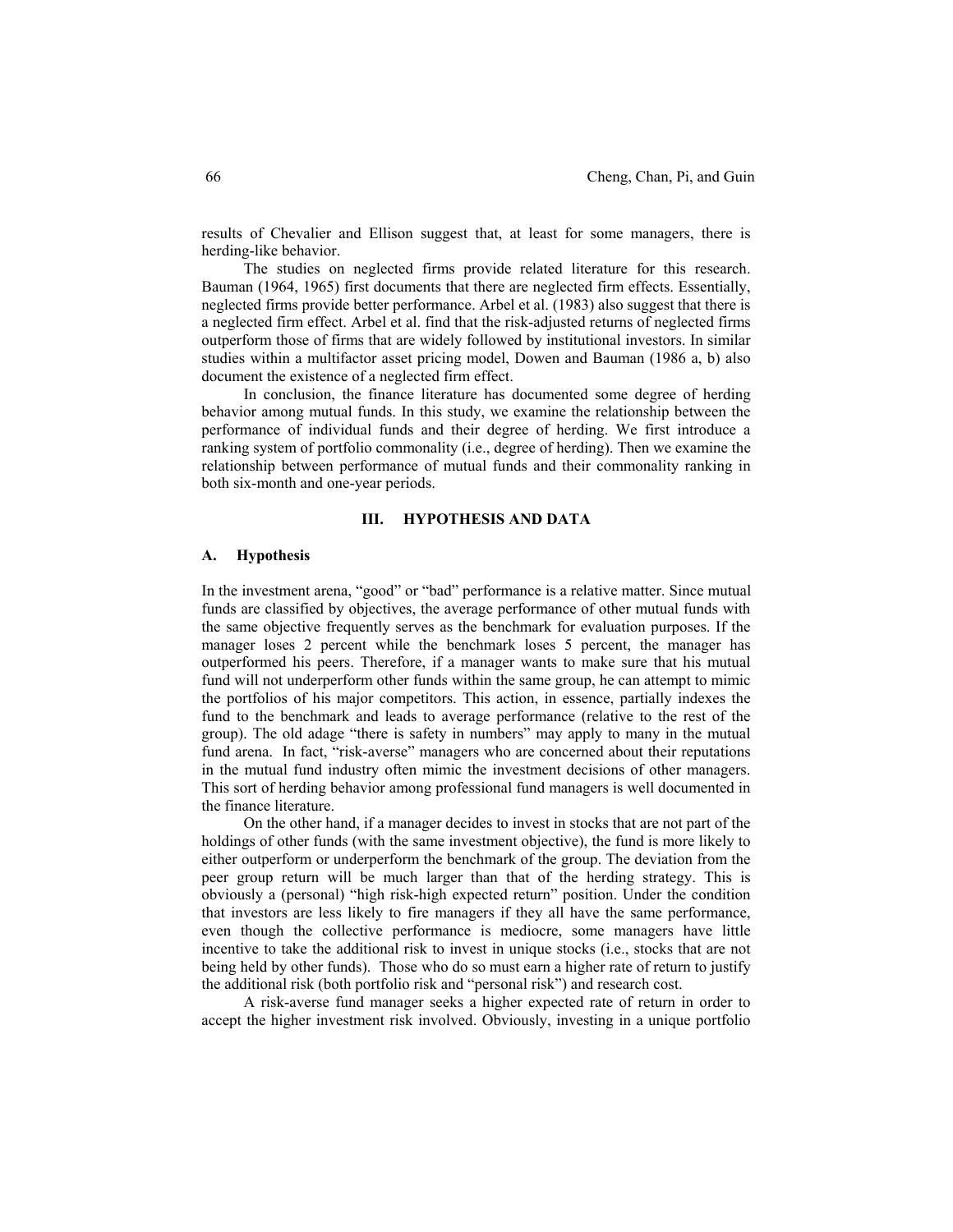(i.e., the opposite of herding) increases the risk of deviating from the benchmark (mean return of the funds within the same investment objective), thus a fund manager would require a higher expected return to compensate for this risk of "unherding". Consequently, unherding managers should seek a higher expected return than their herding peers.

If the manager makes wise decisions, he will be rewarded, either by receiving financial compensation (bonus, raise, etc.) or by using his performance record to move to a higher paid position in another firm. This scenario is clearly the high risk-high expected return option. On the other hand, if he makes "bad" decisions, he will be penalized by missing possible bonuses, being unable to change firms, and possibly even being fired. This risk is avoided by taking a low risk-low expected return option.

To what extent do fund managers differentiate their portfolios from their peer group? Is independent thinking of fund managers rewarded by improved performance? We argue that managers as a group are willing to stand out from the crowd and pursues an independent course are more likely to possess superior stock selection ability. From the standpoint of risk-averse behavior, unless the wise manager is very confident about his forecasts on stock performance, he would not be inclined to invest in a unique stock portfolio. Thus the probability of a successful (more profitable) unique portfolio may be higher than that of an unsuccessful (less profitable) unique portfolio.

Specifically, this paper examines whether mutual funds with unique portfolios (i.e., differentiated portfolios) earn higher rates of return than funds with considerable commonality in their investments. The paper develops a ranking system for mutual funds based on the extent to which their portfolio holdings overlap (i.e., the extent to which they hold the same securities). The results from the ranking system are then tested against various measures of the funds' performance over holding periods of six and twelve months to see if portfolio differentiation is a viable strategy.

### **B. Data**

We collect cross-sectional data from *Morningstar* between October 1992 and July 1993 for our initial analysis in this study. The choice of issues and dates is limited by the printing cycle of *Morningstar* reports. The advantage of using *Morningstar* data is that it provides portfolio holding, rates of return and beta in one source<sup>1</sup>. It helps avoid the problem of non-synchronous data. Owing to the infrequent reporting of the same mutual funds, we are not able to use time series analysis as the sample of mutual funds varies substantially when the time period is too long. Finally, in order to maximize our sample size, we choose growth-income funds because they are the largest group reported by *Morningstar*.

The initial data for this paper are taken from three consecutive editions (beginning October 1992) of *Morningstar Mutual Funds*. The editions contain data of 119 funds with the same growth-income investment objective. Performance information pertaining to future returns is collected from subsequent editions of the publication. To be eligible for the sample, first, the fund must have a stated investment objective of growth-income. Second, the fund must have been covered by three editions of *Morningstar Mutual Funds* (issues of October 1992; February or March 1993; and July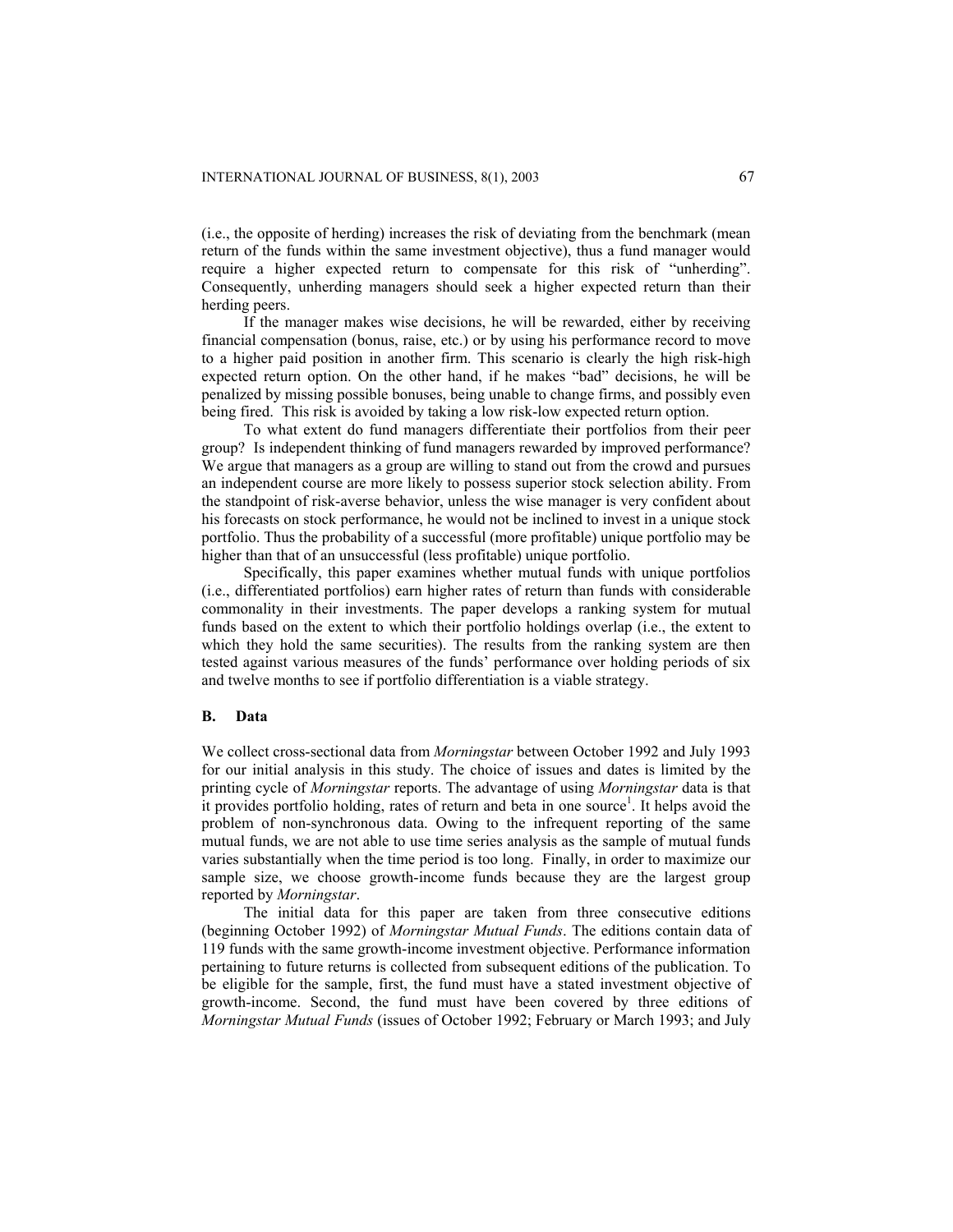1993). Since nineteen funds discontinued in subsequent editions after October 1992, they are eliminated from our study.

Third, the fund is required to have active investment strategies with a minimum of thirty equity holdings in their portfolios. Based on this criterion, four indexed funds are dropped. Another one is taken out from the sample because it invests solely in other mutual funds. Seven additional funds are eliminated for having less than 30 portfolio holdings. Finally, the holding periods for return data in *Morningstar* do not always have the same number of days. Nine additional funds are dropped from the study for having returns information for which the holding periods vary too many days from the 6-month or 1-year holding periods studied. These adjustments leave a total of 79 funds included in the sample with the same objective and active investment strategies.<sup>2</sup> In order to further strengthen our tests, we also include a second data set from *Morningstar*'s CD ROM data for the portfolio holding as of June 1997 for both growth and growth income funds.

### **IV. CLASSIFICATION VARIABLES AND PERFORMANCE MEASURES**

### *A.* **Classification Variables**

We employ four different classification methods to measure portfolio commonality of individual funds (herding intensity). These four measures reflect how unique or common the stock portfolio of each mutual fund is. The entire database of equity holdings held by the 79 mutual funds is initially sorted alphabetically by company names. A *frequency rating* for each security is then determined by counting and recording the total number of funds investing in each stock. For example, if Phillip Morris is held by 48 of the 79 funds, Phillip Morris receives a frequency rating of 48. The database is then re-sorted by mutual fund name. We then come up with the following classification variables:

#### *a. First Classification Variable*:

 30  $SUM_j = \sum f_{ij}$ 

where  $f_{ij}$  = frequency rating of i<sup>th</sup> stock in the j<sup>th</sup> mutual fund

The first ranking method is developed by simply summing the frequency ratings of the 30 securities, with the greatest frequencies, held by a fund (e.g., 48 for Phillip Morris, 37 for IBM, etc.). This value is referred to as SUM. Mutual funds with a less common (or unique) portfolio have smaller SUM values and funds with a more common portfolio have larger SUM values.

*b. Second Classification Variable:* 

$$
\text{PRODUCT}_j = \sum_{i=1}^{30} f_{ij} * w_{ij}
$$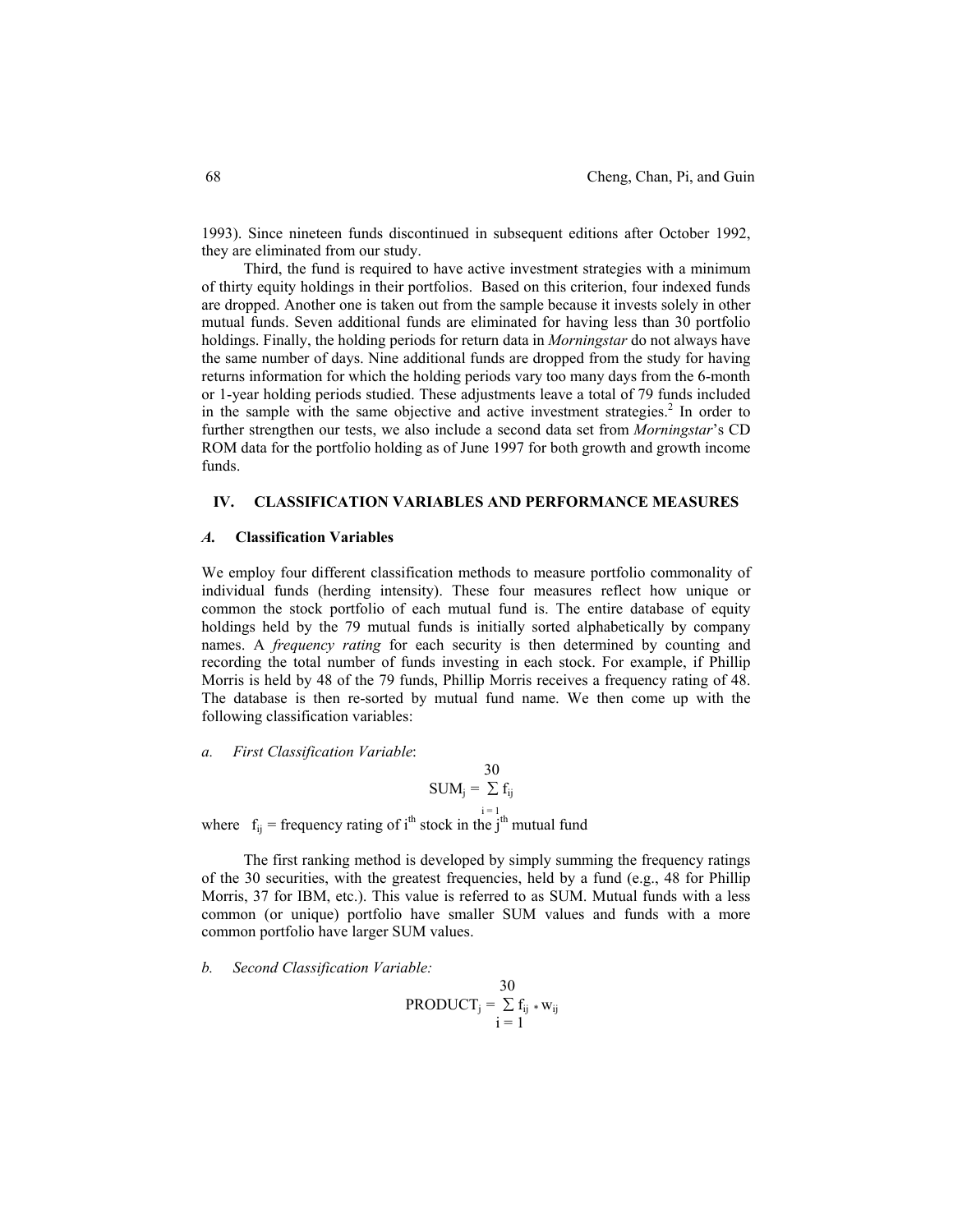where  $w_{ij} = V_{ij} / V_j$  $V_{ij}$  = market value of i<sup>th</sup> stock in j<sup>th</sup> fund  $V_j$  = total market value of jth fund

Although several funds may invest in the same security, the percentage of net assets devoted to a particular security may vary widely. The percentage of assets allocated to a particular security should measure the fund manager's conviction that the security is attractive. To adjust for this preference, each security's frequency rating is multiplied by the corresponding percentage of net assets allocated to that security. This adjusted rating is then summed for each fund, and the results are used to form a portfolio commonality ranking defined as PRODUCT. Therefore, PRODUCT is a weighted average of the frequency ratings, using the percentage of assets as the weighting factor. Similar to SUM, a less common (unique) portfolio would have a smaller PRODUCT value and a more common portfolio would have a larger PRODUCT value.

*c. Third Classification Variable*:

 $\sim$ 

$$
\text{TILT}_{\text{j}} = \frac{10}{\sum_{k=1}^{n} (x_{\text{j}k} - \bar{x}_{\text{k}})^2}
$$

where  $x_{jk} = k^{th}$  sector weight in j<sup>th</sup> fund

 $x_k$  = mean value of sector weights for all funds in  $k^{\text{th}}$  sector

To capture a fund's possible tilt toward particular sectors, the mutual funds' holdings are divided into ten categories:

| natural resources | 6.  | industrial production |
|-------------------|-----|-----------------------|
| consumer durable  |     | non-durable           |
| retail trade      | 8.  | services              |
| utilities         | 9   | transportation        |
| finance           | 10. | multi-industry        |

These ten categories follow *Morningstar*'s industry classification for stocks. The percentage of each fund's assets invested in various sectors (i.e., its weighting) for the specific category is recorded. This information is then used to determine whether the fund is tilting the portfolio toward a particular sector (i.e., placing emphasis on certain sectors, or avoiding specific categories). The sector weighting information is used in the following way:

- 1. A mean value of the 79 funds in the sample is first calculated for each sector category.
- 2. The deviation (i.e., the difference) between the funds's weighting in that category and the sector category mean is then determined.
- 3. The squared deviations are summed for each fund.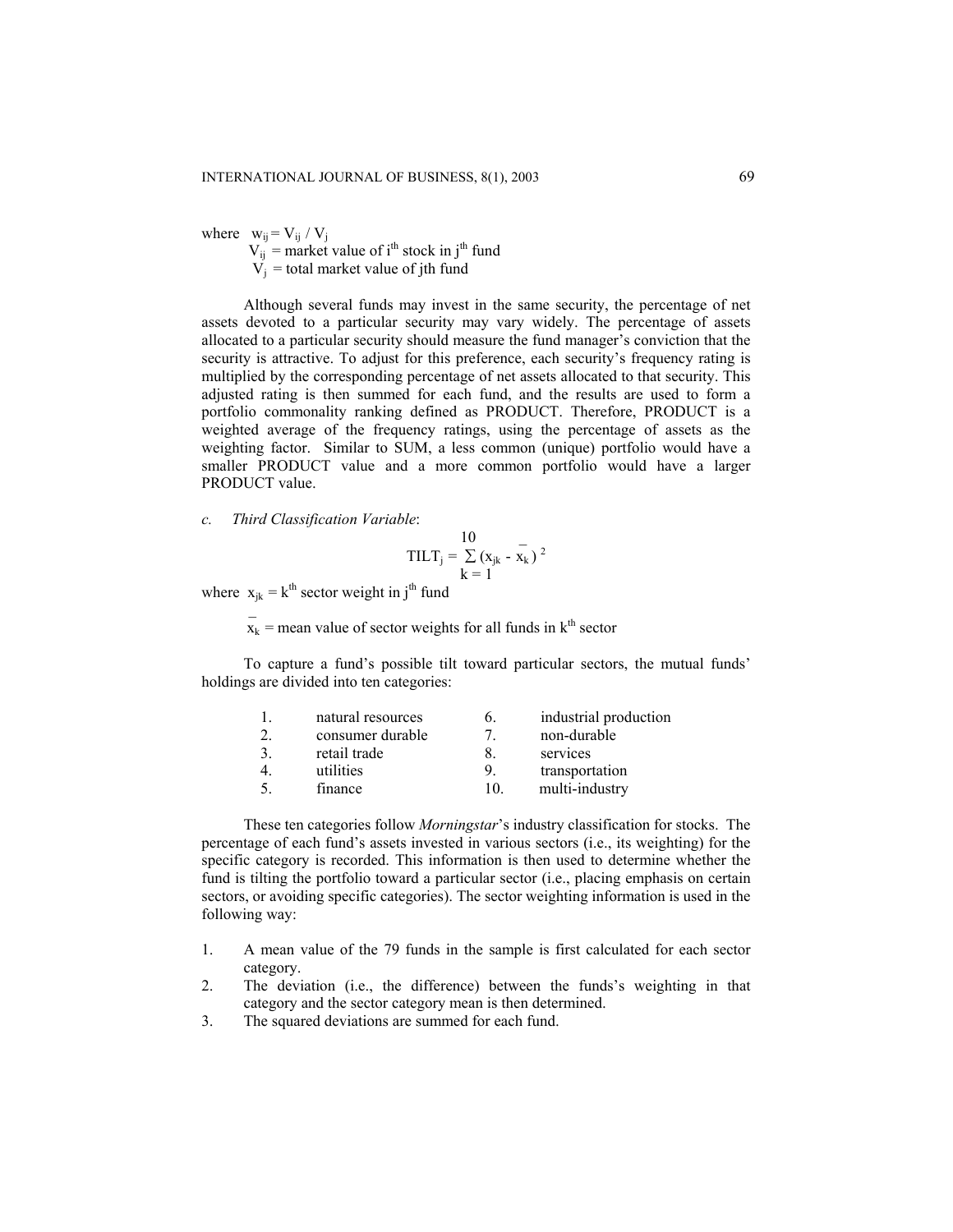This results in a ranking for each mutual fund based on its commonality to other funds' sector holdings. This variable is referred to as TILT. A bigger number signifies that the fund places a higher emphasis on certain categories than its peers do and consciously tilts the portfolio in that direction.

*d. Fourth Classification Variable*:

INTERVAL<sub>j</sub> =  $pos(x_{jk} - x_k) - neg(x_{jk} - x_k)$ 

where pos  $(x_{jk} - x_k)$  = frequency of  $(x_{jk} - x_k)$  > 0

neg ( $x_{jk} - x_k$ ) = frequency of ( $x_{jk} - x_k$ ) < 0

 $\mathcal{L} = \{ \mathcal{L} \mid \mathcal{L} \in \mathcal{L} \}$  , where  $\mathcal{L} = \{ \mathcal{L} \mid \mathcal{L} \in \mathcal{L} \}$  , where  $\mathcal{L} = \{ \mathcal{L} \mid \mathcal{L} \in \mathcal{L} \}$ 

A similar ranking system examines whether the deviation from the mean for a category is positive or negative. For each of the ten sectors, the fund's sector weighting is compared to the mean sector weighting, resulting in a positive (above the mean) or negative (below the mean) value. A commonality-ranking variable defined as INTERVAL (for the interval scale) is then derived by subtracting the number of negative deviations from the number of positive deviations.

For instance, if a fund's portfolio is above the mean in 7 sectors and below in 3, the INTERVAL value would be  $+4$ . A value greater than zero (e.g.  $+1$ ,  $+2$ ,  $+3$ ) indicates that the number of overinvested sectors exceeds the number of underinvested sectors. A value of zero means the number of positive and negative deviations from the mean is equal. A value less than zero (e.g.  $-1$ ,  $-2$ ,  $-3$ ) indicates that the number of underinvested sectors exceeds the number of overinvested sectors.

The SUM and PRODUCT variables focus on individual stock selection (a bottom-up approach to investing), while the TILT and INTERVAL variables capture a top-down approach of mutual fund investing strategy. Mutual funds may tilt their portfolios toward the most attractive sectors of the economy. In other words, the fund manager begins with a forecast of future economic growth, and then tries to position the fund in those industries which will profit the most in the industry cycles. Therefore, TILT and INTERVAL commonality rankings measure the fund managers' tendency to focus on particular industries (or sectors).

### **B. Performance Measures**

To measure performance, we use four different measures of return. Two of them are simple absolute rate of returns over a particular holding period (calculated by *Morningstar*). The remaining two utilize Treynor's ratio to adjust for the market risk of a particular portfolio. Specifically, the four measures are:

- 1. The funds' absolute (non-risk-adjusted) total returns for the relevant six-month holding period.
- 2. The funds' absolute (non-risk-adjusted) total returns for the relevant twelvemonth holding period.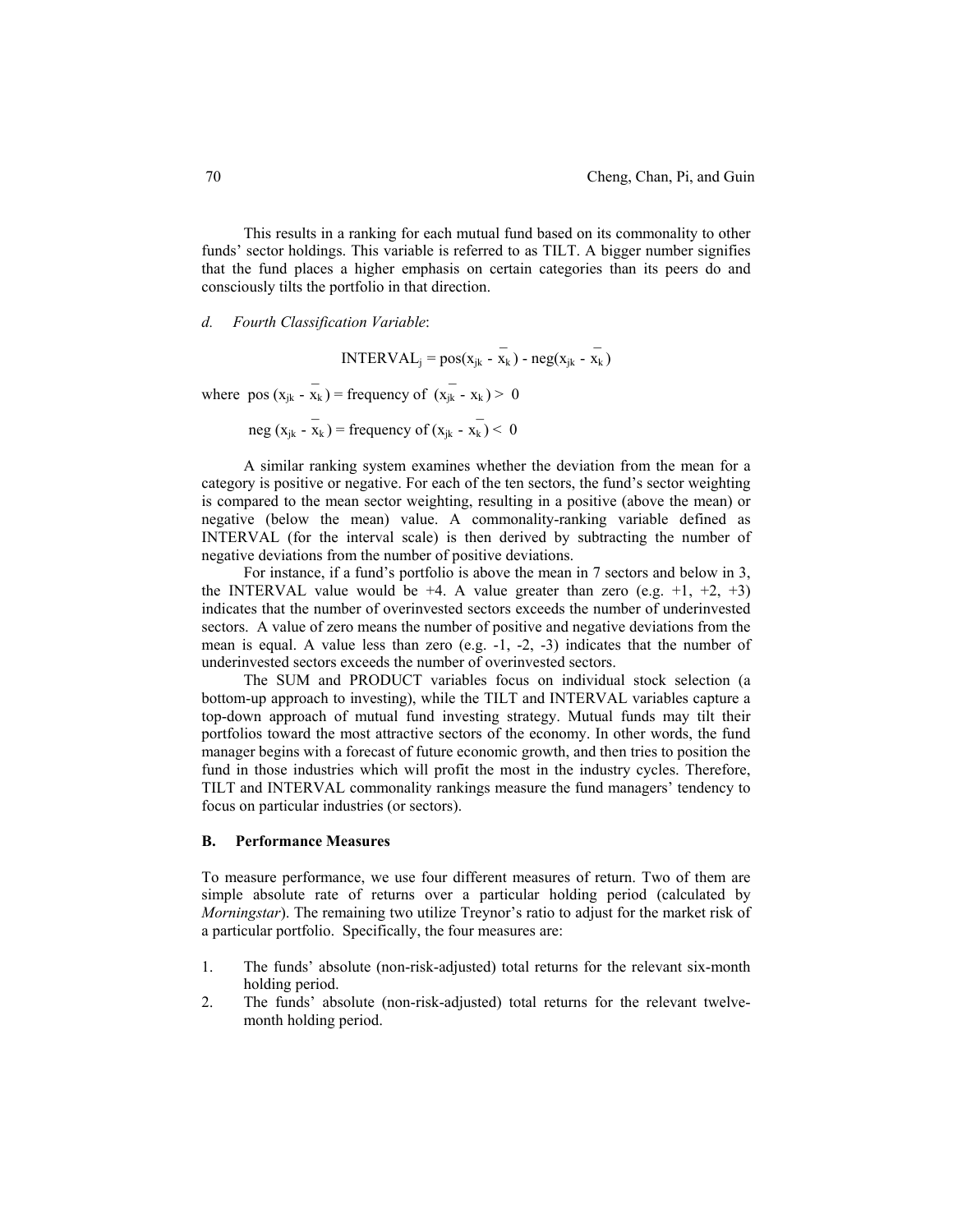- 3. The Treynor measures of the funds (risk-adjusted returns) for the relevant sixmonth holding period.
- 4. The Treynor measures of the funds (risk-adjusted returns) for the relevant twelve-month holding period.

Data on total return and beta<sup>3</sup> are taken from subsequent editions (February or March 1993, and July 1993) of *Morningstar Mutual Funds* after October 1992. For the 1997 data, CDROM files from *Morningstar* are used. For Treynor's return/risk ratio, the applicable risk-free rate of return (6-month or 1-year U.S. Treasury bill rate) is subtracted from the total return for each time period (to determine the portfolio's risk premium). This value is then divided by the beta for each fund.

As CDROM data are not available during 1993 when we start working on the project, the 1992/1993 data are collected from hard copies of *Morningstar* reports. Thus matching the returns with the portfolio holding data is a difficult task because the release of portfolio holding data is relatively infrequent. Consequently we choose oneyear and six-month returns as our performance measures. In 1997, we realize that the data is available in CDROM format. Unfortunately, the earliest year that *Morningstar* still has inventory is 1997. Therefore, we pick June 1997 as our portfolio holding date for additional analysis.

As we hypothesize that a smaller SUM, PRODUCT, and TILT would lead to a higher expected return, we use a one-tail t-test to determine the statistical significance of the differences in returns of the sub-samples. For INTERVAL, we use a two-tail ttest since a unique portfolio can have either more overinvesting (i.e., a positive value for INTERVAL) or more underinvesting sectors (i.e., a negative value for INTERVAL).

#### **V. FINDINGS**

Based on the 1992/1993 data, we sort the 79 growth-income funds by each of the four measures of portfolio commonality (SUM, PRODUCT, TILT, and INTERVAL), and subdivide each sample approximately in half into two groups (unique and common). There are 39 and 40 funds in unique and common groups, respectively. The characteristics of the overall sample, the unique and common groups, and the twosample t-test results are reported in Table 1.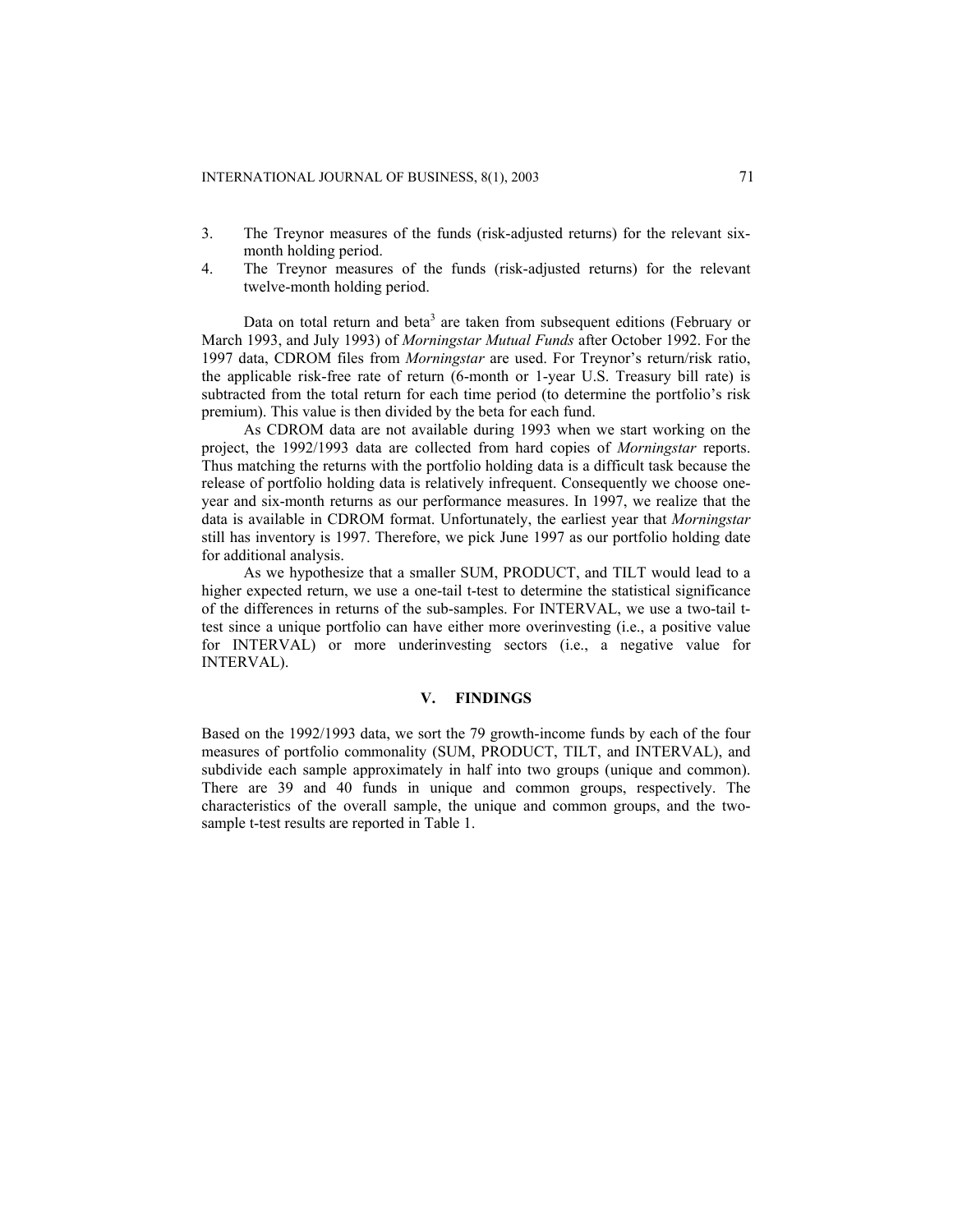# **Table 1**  Descriptive statistics of classification variables

| SUM:     | The sum of the frequency ratings of the top 30 stocks held by the funds.         |
|----------|----------------------------------------------------------------------------------|
| PRODUCT: | The weighted average of the frequency rating, using the percentage of assets as  |
|          | the weighting factor.                                                            |
| TILT:    | The sum of the squared deviations between a fund's weighting in a sector and the |
|          | sector mean.                                                                     |
|          |                                                                                  |

INTERVAL: The number of positive deviations from the sector mean minus the number of negative deviations.

| Classifier              | Overall          | Unique Group | Common Group | Difference     |
|-------------------------|------------------|--------------|--------------|----------------|
| <b>SUM</b><br>Mean      | 326.43           | 240.30       | 414.77       | 174.47         |
| Std. Dev.               | 110.56           | 63.79        | 71.38        | $t = 11.445$   |
| Range                   | 115 to 609       | 115 to 335   | 336 to 609   | $p = 0.000$ ** |
| <b>PRODUCT</b><br>Mean  | 636.89           | 440.63       | 838.18       | 397.55         |
| Std. Dev.               | 245.13           | 145.62       | 139.44       | $t = 12.395$   |
| Range                   | 139 to 1,232     | 139 to 660   | 669 to 1,232 | $p = 0.000$ ** |
| <b>TILT</b><br>Mean     | 1.39             | 0.86         | 1.93         | 1.07           |
| Std. Dev.               | 0.75             | 0.20         | 0.72         | $t = 8.920$    |
| Range                   | $0.44$ to $4.53$ | 0.44 to 1.23 | 1.24 to 4.53 | $p = 0.000$ ** |
| <b>INTERVAL</b><br>Mean | 0.76             | 2.40         | 0.92         | 3.32           |
| Std. Dev.               | 2.20             | 1.52         | 1.36         | $t = 10.246$   |
| Range                   | $-6$ to 4        | $-6$ to 0    | $0$ to $4$   | $p = 0.000$ ** |

\*\* Significant at 0.05 level

\* Significant at 0.10 level

#### **C. Two-sample t-tests**

To examine if there exists a significant difference between the ex-post returns of funds with more unique portfolios and funds with more common portfolios, we perform twosample t-tests on the mean returns of each pair of subgroups classified by the four commonality measures. The tests are repeated for 6-month and 1-year absolute and risk-adjusted returns of the two groups. The detailed results are reported in Table 2 with respect to the four different rates of returns while the findings are summarized in Panels A and B of Table 3.

 $\overline{a}$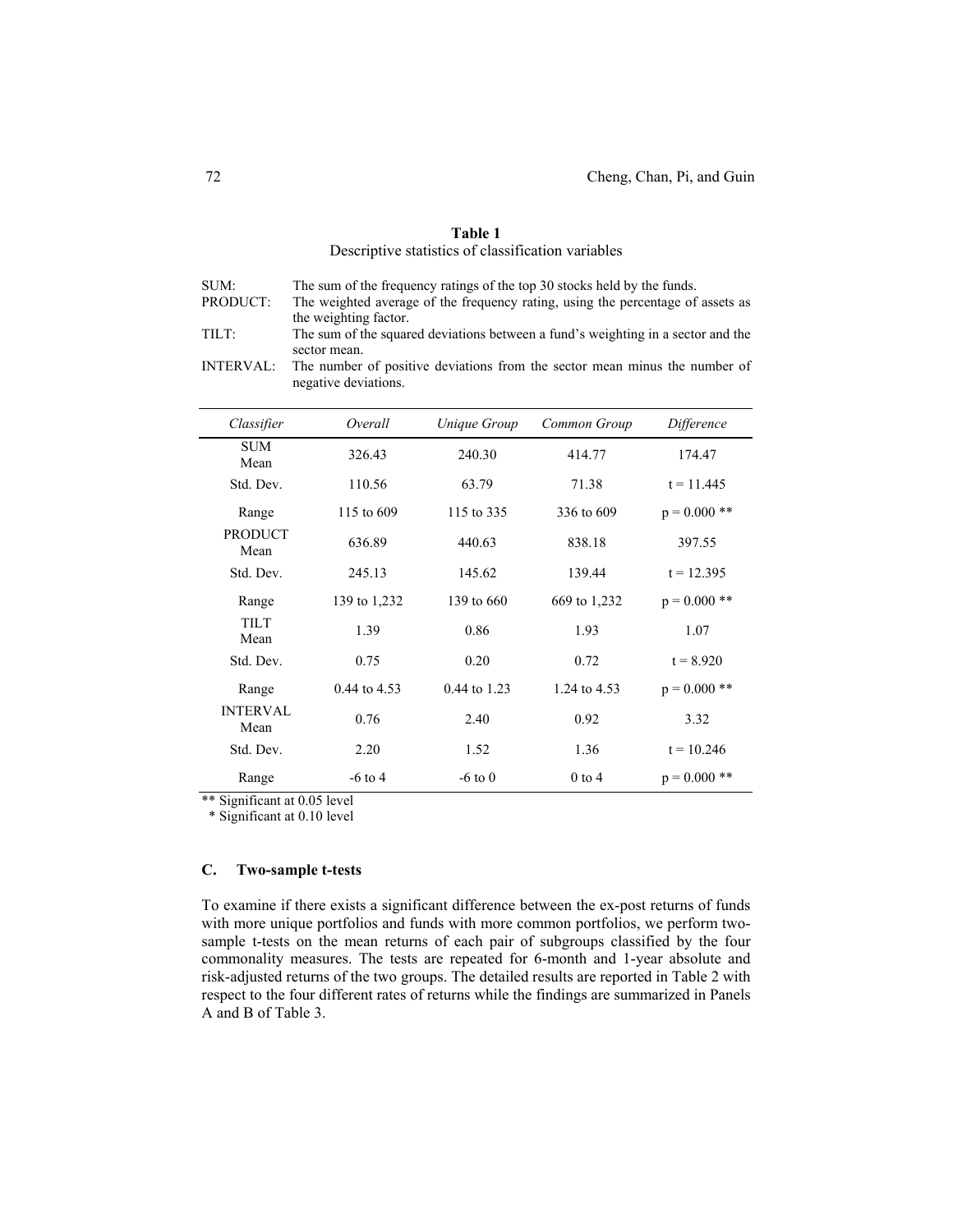# **Table 2**

# Average return for various holding periods and comparisons

SUM: The sum of the frequency ratings of the top 30 stocks held by the funds. PRODUCT: The weighted average of the frequency rating, using the percentage of assets as the weighting factor.

|                                                           | 1-Year Absolute<br>Return                                 |        | 1-Year Risk- |                        | 6-Month Absolute |        | 6-Month Risk- |                        |  |
|-----------------------------------------------------------|-----------------------------------------------------------|--------|--------------|------------------------|------------------|--------|---------------|------------------------|--|
|                                                           |                                                           |        |              | <b>Adjusted Return</b> |                  | Return |               | <b>Adjusted Return</b> |  |
|                                                           | Unique                                                    | Common | Unique       | Common                 | Unique           | Common | Unique        | Common                 |  |
|                                                           | Group                                                     | Group  | Group        | Group                  | Group            | Group  | Group         | Group                  |  |
| 1992/1993 Growth/Income (N=79)                            |                                                           |        |              |                        |                  |        |               |                        |  |
| Two-Group Comparison (N (Unique) = 39, N (Common) = 40)   |                                                           |        |              |                        |                  |        |               |                        |  |
| <b>SUM</b>                                                | 14.02%                                                    | 11.86% | 12.50%       | 9.93%                  | 6.54%            | 5.08%  | 5.62%         | 3.87%                  |  |
| <b>PRODUCT</b>                                            | 14.12%                                                    | 11.57% | 12.75%       | 9.67%                  | 6.55%            | 5.07%  | 5.51%         | 3.98%                  |  |
| Three-Group Comparison (N (Unique) = 26, N (Common) = 26) |                                                           |        |              |                        |                  |        |               |                        |  |
| <b>SUM</b>                                                | 14.80%                                                    | 11.84% | 13.33%       | 9.82%                  | 6.75%            | 4.70%  | 5.78%         | 3.41%                  |  |
| <b>PRODUCT</b>                                            | 13.27%                                                    | 10.44% | 11.85%       | 8.15%                  | 6.10%            | 4.56%  | 5.11%         | 3.42%                  |  |
| 1997 Growth (N=73)                                        |                                                           |        |              |                        |                  |        |               |                        |  |
| Two-Group Comparison (N (Unique) = 36, N (Common) = 37)   |                                                           |        |              |                        |                  |        |               |                        |  |
| <b>SUM</b>                                                | 23.02%                                                    | 26.86% | 3.50%        | 1.42%                  | 10.43%           | 9.53%  | 8.10%         | 6.48%                  |  |
| <b>PRODUCT</b>                                            | 23.80%                                                    | 26.11% | 3.83%        | 1.10%                  | 10.79%           | 9.18%  | 8.46%         | 6.12%                  |  |
| Three-Group Comparison (N (Unique) = 24, N (Common) = 24) |                                                           |        |              |                        |                  |        |               |                        |  |
| <b>SUM</b>                                                | 22.69%                                                    | 29.35% | 4.63%        | 1.81%                  | 11.33%           | 10.16% | 9.10%         | 6.96%                  |  |
| <b>PRODUCT</b>                                            | 23.16%                                                    | 27.93% | 4.48%        | 1.18%                  | 11.23%           | 9.25%  | 9.01%         | 6.18%                  |  |
| 1997 Growth/Income                                        |                                                           |        |              |                        |                  |        |               |                        |  |
| Two-Group Comparison (N (Unique) = 30, N (Common) = 30)   |                                                           |        |              |                        |                  |        |               |                        |  |
| <b>SUM</b>                                                | 75.11%                                                    | 86.50% | 47.30%       | 35.47%                 | 38.94%           | 39.99% | 42.78%        | 38.92%                 |  |
| <b>PRODUCT</b>                                            | 75.47%                                                    | 86.15% | 48.39%       | 34.38%                 | 39.96%           | 39.57% | 43.54%        | 38.16%                 |  |
|                                                           | Three-Group Comparison (N (Unique) = 20, N (Common) = 20) |        |              |                        |                  |        |               |                        |  |
| <b>SUM</b>                                                | 76.36%                                                    | 86.90% | 50.71%       | 35.37%                 | 41.20%           | 39.78% | 45.15%        | 38.75%                 |  |
| <b>PRODUCT</b>                                            | 72.75%                                                    | 87.96% | 50.38%       | 33.72%                 | 38.87%           | 39.54% | 43.66%        | 37.78%                 |  |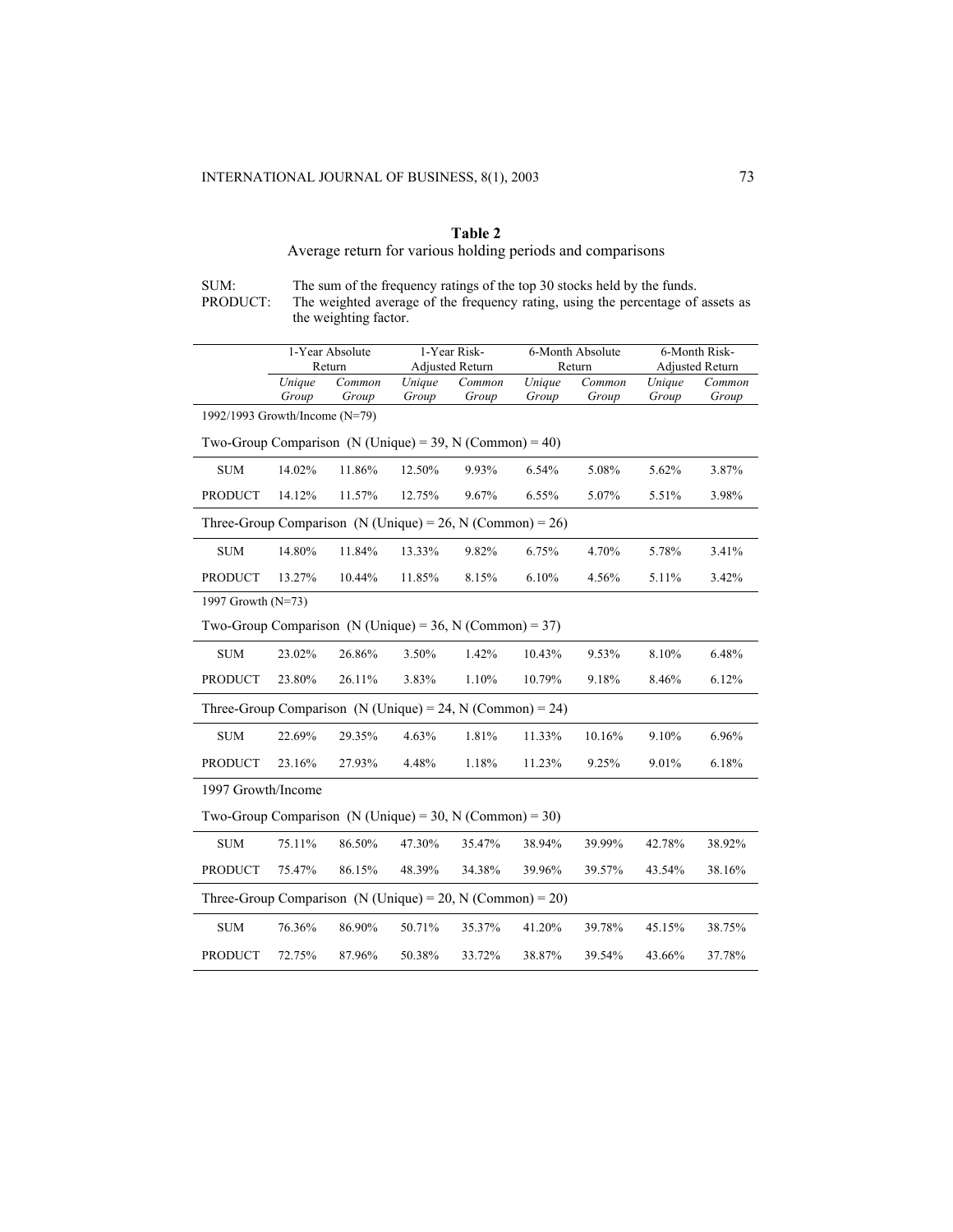|                              | Difference in<br>1-Year<br>Absolute<br>Return<br>Between<br>Unique $\&$<br>Common<br>Group | Difference in<br>1-Year Risk-<br>Adjusted<br>Return<br>Between<br>Unique $\&$<br>Common<br>Group | Difference in<br>6-Month<br>Absolute<br>Return<br>Between<br>Unique $&$<br>Common<br>Group | Difference in<br>6-Month<br>Risk-<br>Adjusted<br>Return<br><b>Between</b><br>Unique $&$<br>Common<br>Group |  |  |  |  |  |
|------------------------------|--------------------------------------------------------------------------------------------|--------------------------------------------------------------------------------------------------|--------------------------------------------------------------------------------------------|------------------------------------------------------------------------------------------------------------|--|--|--|--|--|
| <b>Mean Tests</b>            |                                                                                            |                                                                                                  |                                                                                            |                                                                                                            |  |  |  |  |  |
|                              | Two-Group Comparison                                                                       |                                                                                                  |                                                                                            |                                                                                                            |  |  |  |  |  |
| 1992 / 1993 Data             | $2.16\%^{(a)[a]}$                                                                          | $2.57\%$ <sup>(a)[a]</sup>                                                                       | $1.46\%^{(b)[b]}$                                                                          | $1.75\%$ <sup>(b)[b]</sup>                                                                                 |  |  |  |  |  |
| 1997 Growth Data             | $-3.84\%$ <sup>(a)[a]</sup>                                                                | $2.08\%$ <sup>(a)[a]</sup>                                                                       | $0.90\%$                                                                                   | $1.62\%^{(b)[b]}$                                                                                          |  |  |  |  |  |
| 1997 Growth/Income<br>Data   | $-11.39\%$ <sup>(a)[a]</sup>                                                               | $11.83\%^{(a)[b]}$                                                                               | $-1.05%$                                                                                   | 3.86                                                                                                       |  |  |  |  |  |
| Three-Group Comparison       |                                                                                            |                                                                                                  |                                                                                            |                                                                                                            |  |  |  |  |  |
| 1992/1993 Data               | $2.96\%$ <sup>(a)[a]</sup>                                                                 | $3.51\%^{(a)[a]}$                                                                                | $2.05\%$ <sup>(b)[b]</sup>                                                                 | $2.37\%$ <sup>(a)[a]</sup>                                                                                 |  |  |  |  |  |
| 1997 Growth Data             | $-6.66\%$ <sup>(a)[a]</sup>                                                                | $2.82\%$ <sup>(b)[a]</sup>                                                                       | 1.17%                                                                                      | $2.14\%^{(b)[a]}$                                                                                          |  |  |  |  |  |
| 1997 Growth / Income<br>Data | $-10.64\%$ <sup>(a)[a]</sup>                                                               | $15.34\%$ <sup>(a)[a]</sup>                                                                      | 1.42%                                                                                      | $6.40\%^{(a)[a]}$                                                                                          |  |  |  |  |  |
| <b>Regression Analysis</b>   |                                                                                            | <b>Regression Coefficient</b>                                                                    |                                                                                            |                                                                                                            |  |  |  |  |  |
| 1992/1993 Data               | $-0.0006$                                                                                  | $-0.0011$                                                                                        | $-0.0010$                                                                                  | $-0.0020$                                                                                                  |  |  |  |  |  |
| 1997 Growth Data             | 0.0091                                                                                     | 0.0073                                                                                           | $-0.0011$                                                                                  | $-0.0033$                                                                                                  |  |  |  |  |  |
| 1997 Growth / Income<br>Data | 0.0171                                                                                     | 0.0157                                                                                           | $-0.0003$                                                                                  | $-0.0015$                                                                                                  |  |  |  |  |  |

**Table 3**  Panel A. Statistical results relating to SUM variable

SUM: The sum of the frequency ratings of the top 30 stocks held by the funds.

 $<sup>(a)</sup>$  is significant at 5% level using traditional t-statistics.</sup>

[a] is significant at 5% level using bootstrap model.

(b) is significant at 10% level using traditional t-statistics.

[b] is significant at 10% level using bootstrap model.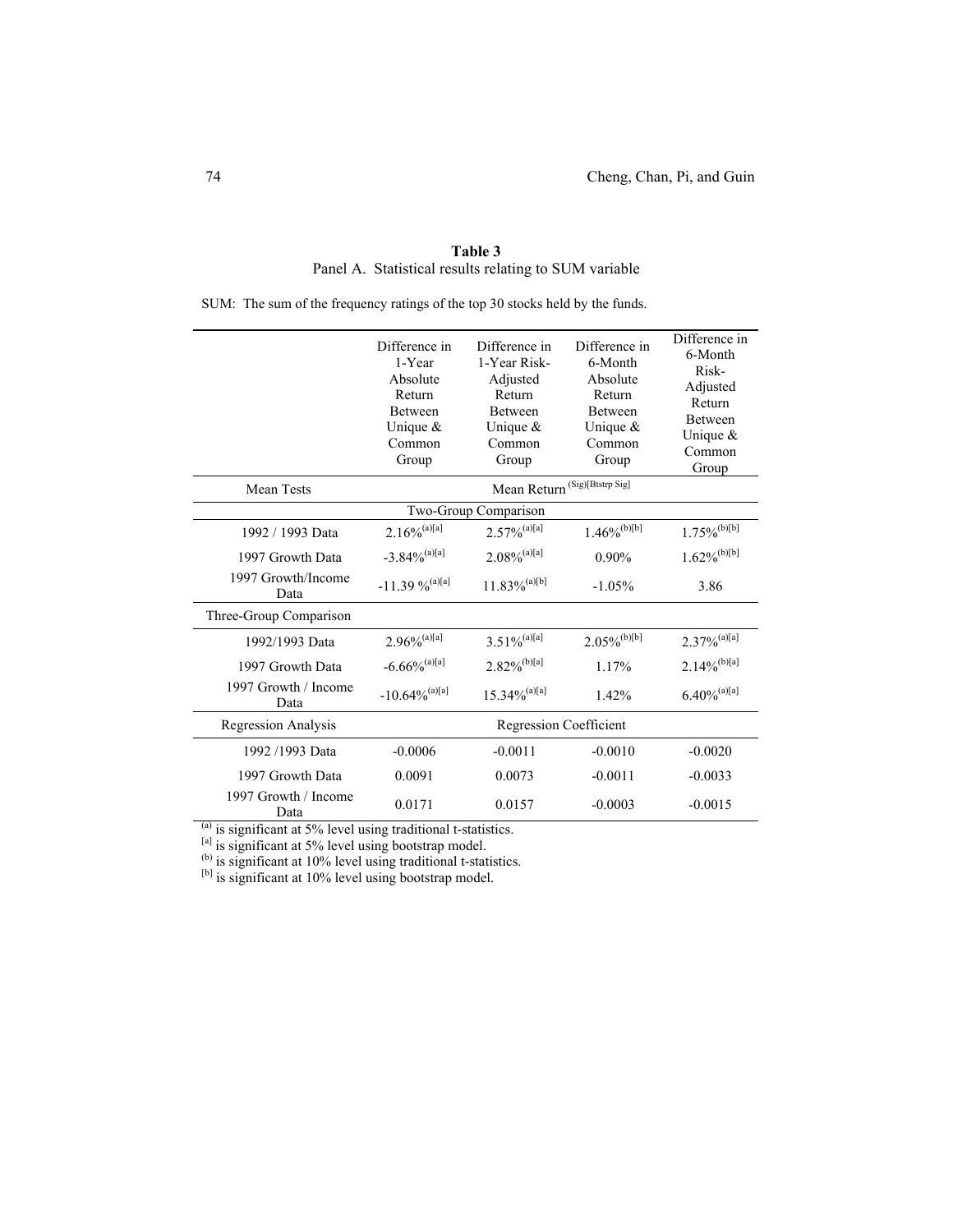|                              | Difference in                | Difference in               | Difference in                            |                            |  |  |
|------------------------------|------------------------------|-----------------------------|------------------------------------------|----------------------------|--|--|
|                              | 1-Year                       | 1-Year Risk-                | 6-Month                                  | Difference in 6-           |  |  |
|                              | Absolute                     | Adjusted                    | Absolute                                 | Month Risk-                |  |  |
|                              | Return                       | Return                      | Return                                   | <b>Adjusted Return</b>     |  |  |
|                              | <b>Between</b>               | <b>Between</b>              | <b>Between</b>                           | <b>Between</b>             |  |  |
|                              | Unique $&$                   | Unique $&$                  | Unique $&$                               | Unique $\&$                |  |  |
|                              | Common                       | Common                      | Common                                   | Common Group               |  |  |
|                              | Group                        | Group                       | Group                                    |                            |  |  |
| <b>Mean Tests</b>            |                              |                             | Mean Return <sup>(Sig)[Btstrp Sig]</sup> |                            |  |  |
|                              | Two-Group Comparison         |                             |                                          |                            |  |  |
| 1992 / 1993 Data             | $2.55\%$ <sup>(a)[a]</sup>   | $3.08\%$ <sup>(a)[a]</sup>  | $1.48\%$ <sup>(b)[b]</sup>               | $1.53\%$ <sup>(b)[b]</sup> |  |  |
| 1997 Growth Data             | $-2.31\%$ <sup>(a)[a]</sup>  | $2.73\%$ <sup>(a)[a]</sup>  | $1.61\%$ <sup>(b)[b]</sup>               | $2.34\%^{(a)[a]}$          |  |  |
| 1997 Growth/Income<br>Data   | $-10.68\%$ <sup>(a)[a]</sup> | $14.01\%$ <sup>(a)[a]</sup> | $-0.21%$                                 | $5.38^{(a)[a]}$            |  |  |
| Three-Group Comparison       |                              |                             |                                          |                            |  |  |
| 1992/1993 Data               | $2.83\%$ <sup>(a)[a]</sup>   | $3.70\%$ <sup>(a)[a]</sup>  | 1.54%                                    | 1.69%                      |  |  |
| 1997 Growth Data             | $-4.77\%$ <sup>(a)[a]</sup>  | $3.30\%$ <sup>(a)[a]</sup>  | $1.98\%$ <sup>(b)[b]</sup>               | $2.33\%^{(a)[a]}$          |  |  |
| 1997 Growth /<br>Income Data | $-15.21\%$ <sup>(a)[a]</sup> | $16.66\%$ <sup>(a)[b]</sup> | $-0.68%$                                 | $5.88\%$ <sup>(b)[b]</sup> |  |  |
| Regression Analysis          |                              |                             | <b>Regression Coefficient</b>            |                            |  |  |
| 1992 /1993 Data              | $-0.0073^{(b)}$              | $-0.0075^{(b)}$             | $-0.0041$                                | $-0.0039$                  |  |  |
| 1997 Growth Data             | 0.0037                       | 0.0030                      | $-0.0005$                                | $-0.0003$                  |  |  |
| 1997 Growth /<br>Income Data | 0.0096                       | 0.0157                      | $-0.0059$                                | $-0.0068$                  |  |  |

### **Table 3 (continued)**  Panel B. Statistical results relating to PRODUCT variable

PRODUCT: The weighted average of the frequency rating, using the percentage of assets as the weighting factor.

 $<sup>(a)</sup>$  is significant at 5% level using traditional t-statistics.</sup>

[a] is significant at 5% level using bootstrap model.

 $<sup>(b)</sup>$  is significant at 10% level using traditional t-statistics.</sup>

[b] is significant at 10% level using bootstrap model.

Both the absolute and risk-adjusted one-year returns are significantly different for the two groups of funds at the  $0.05$  level, when using the SUM and PRODUCT commonality measures to classify the funds. For a six-month holding period, both absolute and risk-adjusted returns are statistically different from zero at the 0.1 level. More specifically, the "unique group" which is made up of mutual funds that tend to invest in unique portfolios of stocks earns a significantly higher rate of ex-post return (2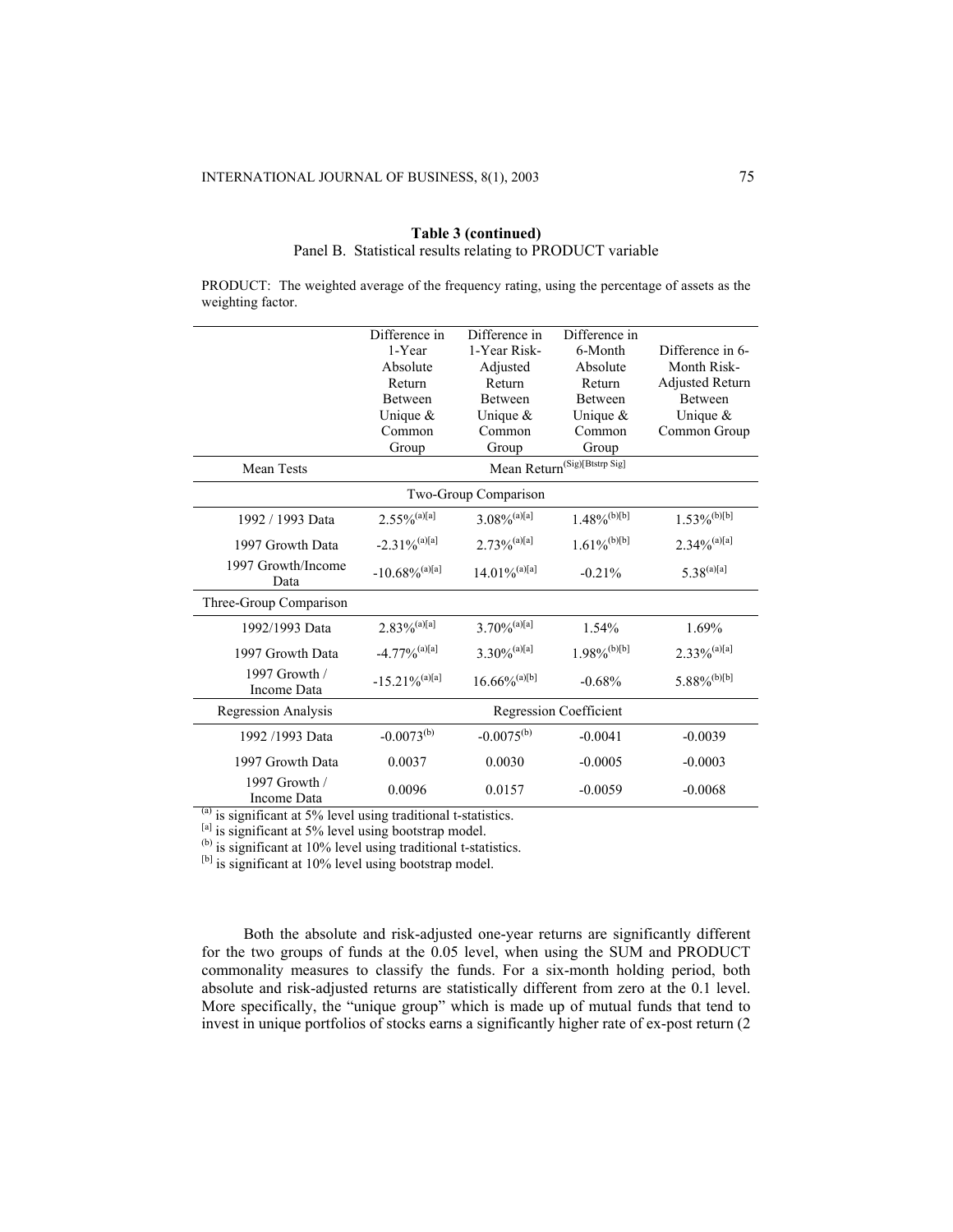to 3% annually) than the "common group" which invests in similar portfolios of stocks. This evidence of better performance for independent thinking is found on both an absolute and a risk-adjusted basis, and for both six-month and one-year holding periods.

However, as indicated in Appendix 1, the returns for pairs of groups classified by the TILT and INTERVAL measures are not statistically and significantly different from zero. As these two variables measure the extent of commonality in mutual fund portfolios in terms of investment in industry sectors, the results show that there does not appear to be a strong relationship between the commonality of sector weightings and future performance. In other words, even though some mutual fund managers may focus on some industry sectors of the economy and tilt their portfolios toward these common sectors, they are not able to achieve higher ex-post returns than those who do not concentrate on these certain industry sectors. Nevertheless, it should be noted that these results only indicate that there is no significant difference in ex-post returns among mutual funds that are more concentrated on some common sectors and those that are less concentrated on these common sectors. It does not imply that tilting (concentration on particular industry sectors) is not a profitable strategy.

### **D. Robustness Tests**

To make sure that our results are robust to the ways we divide the sample funds, we repeat the tests with other groupings of our sample mutual funds. In particular, we divide the universe of funds into three equal groups, and then compare the highest group of commonality with the lowest group (i.e., the top one-third funds with the lowest one-third). The results are indeed consistent with our earlier findings<sup>4</sup>. The results for the two-sample t-tests for the four different rates of ex-post return measures and commonality groupings are summarized in Panels A and B of Table 3 while the mean returns for each sub-group are reported in Table 2.

To further investigate the robustness of our two-sample t-tests with respect to different types of mutual funds in different time periods, we apply the same two-sample t-tests to growth funds and growth-income funds with June 1997 portfolio holding data. To focus on the variables and performance measures with significant results in our earlier analysis, we provide the same nominal and risk-adjusted return comparisons by SUM and PRODUCT for these additional data. The results are in Tables 2 and 3.

For the 1997 data, the results are similar but not as strong. The 1-year absolute return statistics for both growth and growth-income samples show that the common groups earn higher absolute return than the unique groups. However, when we examine the risk-adjusted return statistics, both fund objectives show that unique groups experience higher returns than the common groups, supporting our hypothesis that unique portfolios measured by SUM and PRODUCT perform better. These results also demonstrate the importance of using risk-adjusted performance to evaluate mutual funds. Otherwise, the conclusion can be totally opposite.

For the 1997 6-month returns, the results follow closely with the 1992/1993 data. Both the growth and growth-income samples show a significantly higher 6-month riskadjusted return for the unique portfolios than the common portfolios measured by both SUM and PRODUCT. As indicated in these tables, the unique group often outperforms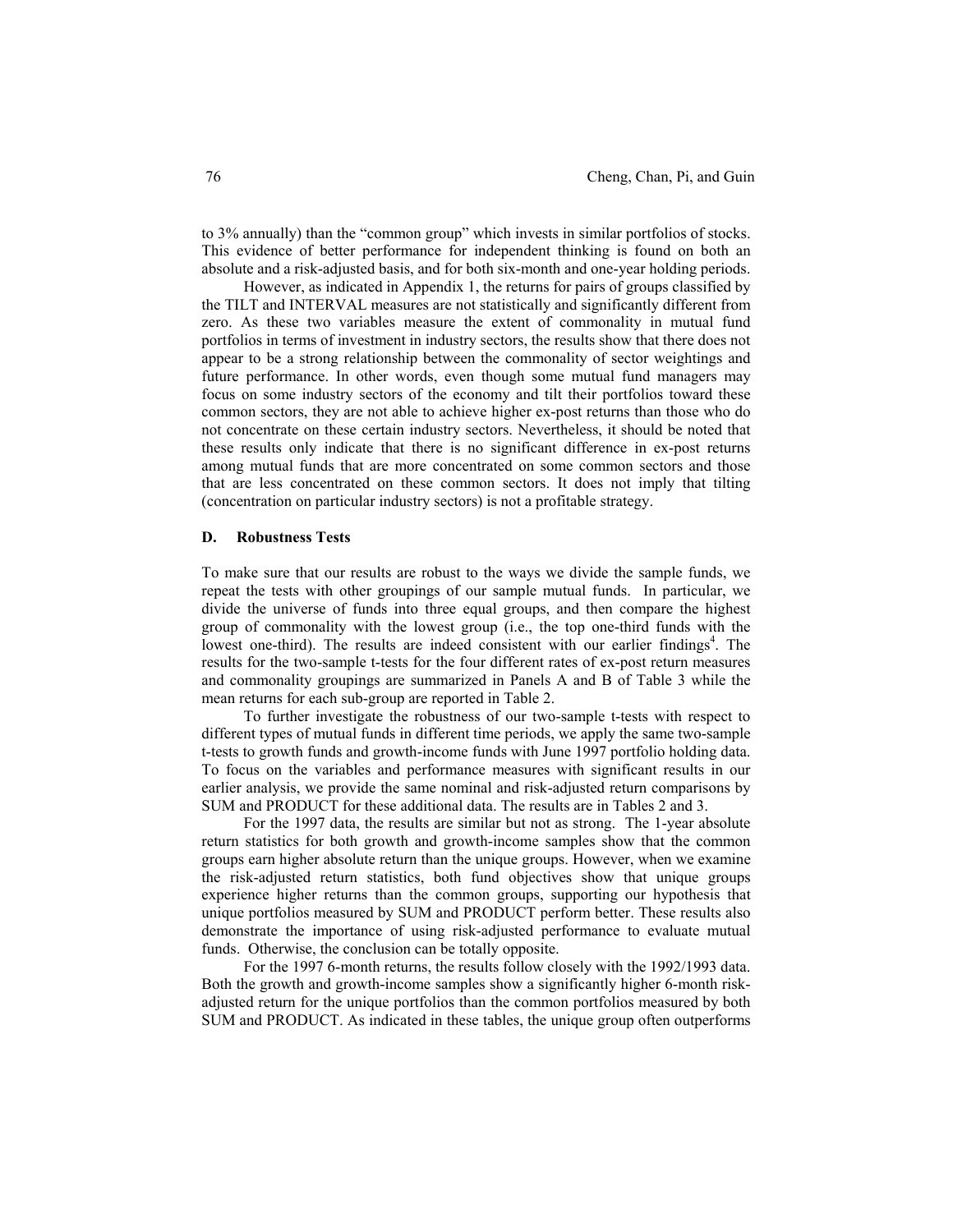the common group. Hence, our hypothesis that unique group delivers a better performance than the common group is also partially supported by the 1997 data with respect to growth funds and growth-income funds under both two-group and threegroup comparisons.

It is possible that due to the herding behavior of mutual fund managers, the fund ex-post returns of unique and common groups may not be independent, and identically and normally distributed. Thus the traditional p-values may be biased<sup>6</sup>. To further examine the robustness of our results, we also use Efron's (1979) bootstrap method to compute the level of significance for the two-group and three-group comparisons. Essentially, for each of the return statistics, we randomly scramble the return observations. For the two-group comparison, we put the first half in one group, and second half in the other. We then apply the two-sample t-test and record the corresponding t-statistic. This procedure is repeated 1,000 times and produces an empirical bootstrapping sampling distribution. Then, the modified p-values are determined from the empirical bootstrapping sampling distribution.

Similar procedures are applied to the three-group comparison to produce new pvalues. The two-sample t-test results with p-values from empirical bootstrapping distributions of the two-group and three-group comparisons are used to examine the level of significance (as reported in the squared bracket in Panels A and B of Table 3 respectively). The results are qualitatively the same. That is, using the SUM and PRODUCT classification variables and under the risk-adjusted return basis, the unique group delivers better performance than the common group.

#### **E. Regression Analysis**

To test the relationship between performance and the SUM and PRODUCT variables, we conduct a multiple regression analysis with the inclusion of beta in the test. Furthermore, to control possible heteroskedasticity across different mutual funds, we employ White's (1980) general heteroskedasticity correction. In other words, our tstatistics for our regression coefficients would be based on White's heteroscedasticallyconsistent standard errors. Table 3 Panels A and B report the key figures for SUM and PRODUCT while Appendixes 2 and 3 show the entire regression result. In both data sets, no heteroskedasticity is found in any regression.

Consistent with the two-group and three-group comparisons, the variable PRODUCT is significantly negative in two out of four regression equations for the 1992/1993 data. That is, after controlling for the systematic risk of mutual funds, the more unique mutual fund (with a smaller PRODUCT measure) delivers a better ex-post return. However, the variable SUM is not statistically significant in any equations. This may be because SUM and PRODUCT are highly correlated. Indeed, in Appendix 4 where the correlation coefficients among the four classification variables and beta are reported, the correlation coefficient between SUM and PRODUCT is 0.68 which is the highest among all. Overall speaking, the two-sample t-test shows that SUM and PRODUCT are stand-alone predictors of fund's return. On the other hand, the regression analysis controls for other variables and examines if these two variables explain funds' return in a multivariate context. Thus, an insignificant result from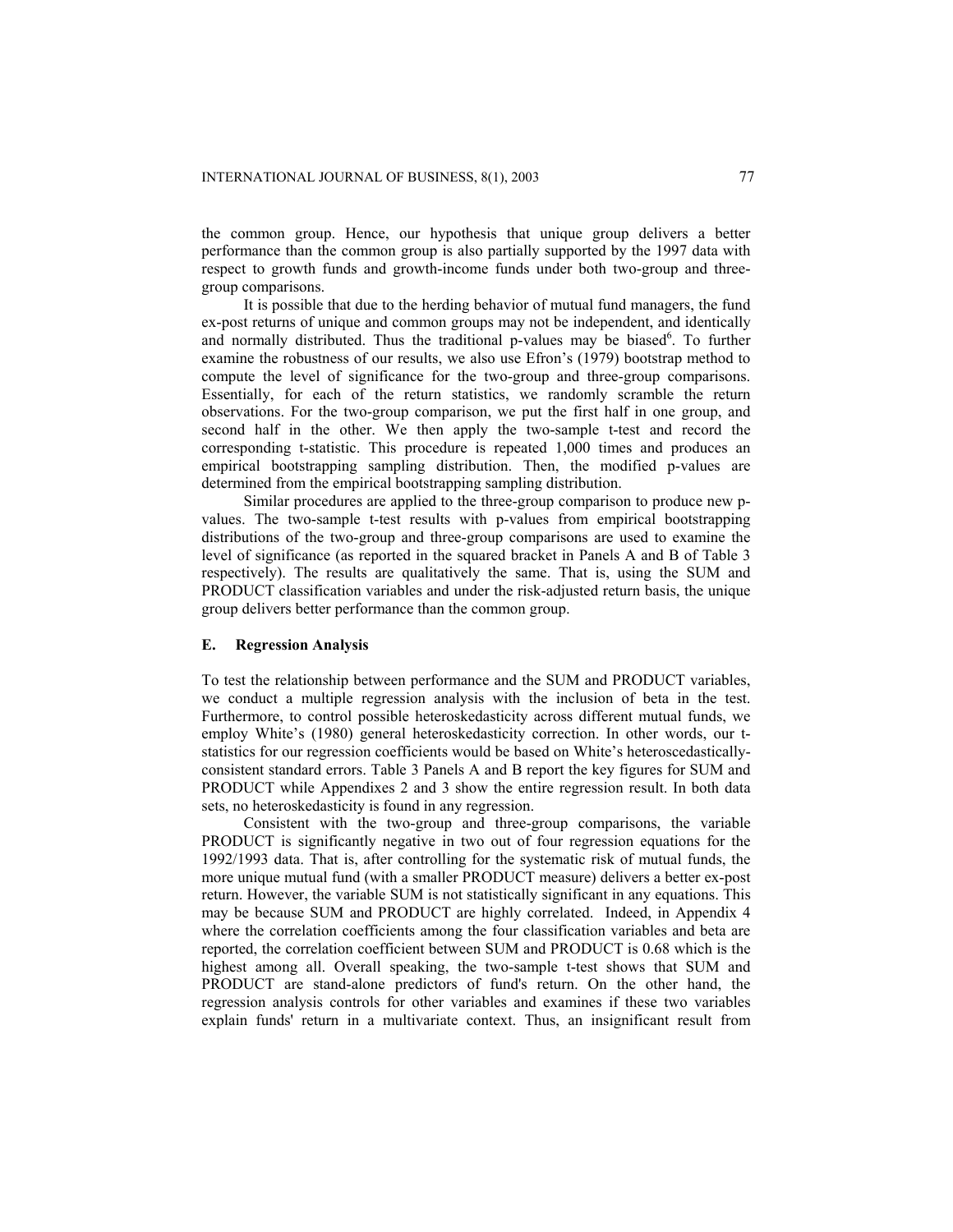regression analysis for the 1997 data should not affect our interpretation of the twosample t-test findings.

#### **F. Wilcoxon Signed-Ranks Test**

Do our findings have relevance for individual investors who want to select mutual funds with unique portfolios? Do these mutual funds' portfolio characteristics stay unchanging over time? We hypothesize that if mutual fund managers employ the high risk-high return strategy and pursue very different stocks in their portfolios, there will exist considerable persistence in the uniqueness of these mutual funds portfolios. That is, managers who choose to invest with independent thinking and analyses should pursue unique portfolios over a long course of time.

To examine this issue, we conduct a Wilcoxon Signed-Ranks test. The procedure tests for upward and downward movement in the rankings. First, we rank the 79 funds from the most unique portfolio to the least unique one. Then, we examine if the funds in the upper third of the group (i.e., 26 funds) tend to move down in the rankings in future periods of time (i.e., comparing the portfolio holdings in October 1992 issue with those in the February 1993 issue). Based on the z-values, there is no significant movement at the  $0.05$  level at least over this short period of time<sup>7</sup>. The results suggest that mutual funds with unique portfolios tend to retain that characteristic over time.

### **VI. SUMMARY**

From a career's standpoint, the easy and low-risk strategy for a fund manager is to blend in with the other funds in the industry and not to deviate too far from the norm. If the stock investments go sour, the manager's fund will fall about as much as his peers and the manager will not be viewed as underperforming. If the stock portfolio wins big, the mutual funds can still boast about its high rate of return, though it is not significantly above his peers.

However, managers who possess superior stock selection ability may be willing to stand out from the crowd and pursue an independent course. Therefore, they may choose to exert independent thinking to invest in stocks that are considerably different from those of the competitors in order to have a chance to beat the peers. If a portfolio manager follows this kind of strategy, there is a bigger chance for the fund's ex-post return to be different from those funds which are following a crowd mentality or herding. Thus this strategy will place the managers' career on a high-risk path. This paper examines to what extent mutual fund managers pursue unique portfolios, and whether such a strategy of differentiating the portfolio leads to higher ex-post returns. The results suggest that independent thinking on the part of mutual fund managers is associated with superior risk-adjusted performance. Mutual funds with unique portfolios tend to earn higher ex-post risk-adjusted returns as opposed to managers who follow the herd instinct and construct a "me-too" type of portfolio.

The findings hold for both six-month and one-year holding periods, on an absolute and a risk-adjusted basis. This unique portfolio strategy leads to higher ex-post returns and possibly better career opportunities for the mutual fund managers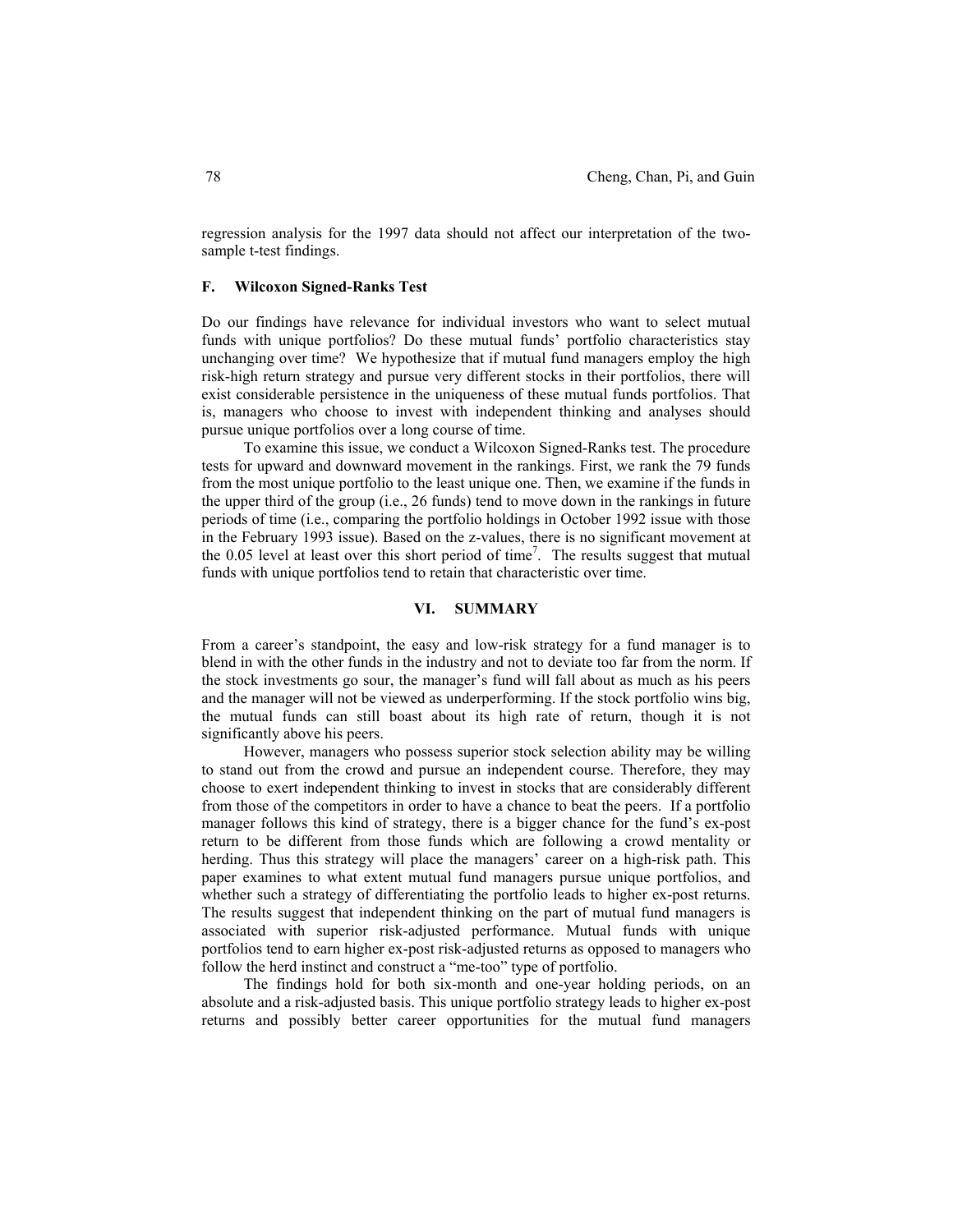personally, and thus provides motivation for them to pursue unique portfolios through time. We further show that since such mutual fund managers tend to be persistent in constructing unique portfolios, the commonality approach discussed in this paper may provide an effective method in picking superior mutual funds in general. We conjecture these results are consistent with the argument that fund managers as a group, who invest in uncommon portfolios, possess superior stock selection ability. Consequently investing in these undervalued stocks significantly improves their fund returns. However, we understand that due to the limited time period and number of fund objectives we examine, it is possible that our results can be sample specific and there exist cases when unique portfolios may not earn higher ex-post returns. Future research on a more comprehensive data set is needed to conclude if such a unique portfolio strategy can always bring in higher ex-post returns.

#### **ACKNOWLEDGMENTS**

We acknowledge the helpful comments from an anonymous referee. We would like to thank Heidi Schmarje, Gary Scott, Andrei Tonka, and Suzanne Ward for their research assistance. We are responsible for the remaining errors. This paper was revised while Chan was a Summer Visiting Scholar at Hong Kong Baptist University.

# **FOOTNOTES**

- 1. Moody's Manual and Wiesenberger Investment Services Manual also report mutual fund portfolio holdings. However, Morningstar provides more frequent updates and other accompanying mutual fund information in more details.
- 2. Some mutual fund studies focus on the impact of survivorship bias (e.g., Malkiel, 1995; Brown and Goetzmann, 1995). In our case, we collect our return data from the data disk or hard copies published within the same year instead of using a comprehensive database produced at a much later time. Therefore, our data sources capture all existing (including surviving and non-surviving) mutual funds during that time. As our paper tests a methodology in selecting good performers and does not draw implications from a long-term time series data, the survivorship bias should not be serious. In essence, we examine only a snapshot of mutual fund portfolio holdings for a short cross-sectional period (1992-93 and 1997), the survivorship bias, if any, should be small. For a significant impact of survivorship bias, the time span for fund data has to be much longer.
- 3. The total return is calculated by taking the change in net asset value, reinvesting all income and capital-gains distributions during the period (plus any other miscellaneous distributions), and dividing by the starting net asset value. These returns are not adjusted for sales charges (i.e., front- and back-end loads, redemption fees), but they do account for management fees, 12b-1 fees, and other costs automatically taken out of fund assets. Beta is calculated using a leastsquared regression of the fund's excess total returns, as compared with the monthly total return of the S&P 500 Index. The regression is done with figures from the trailing 36-month period.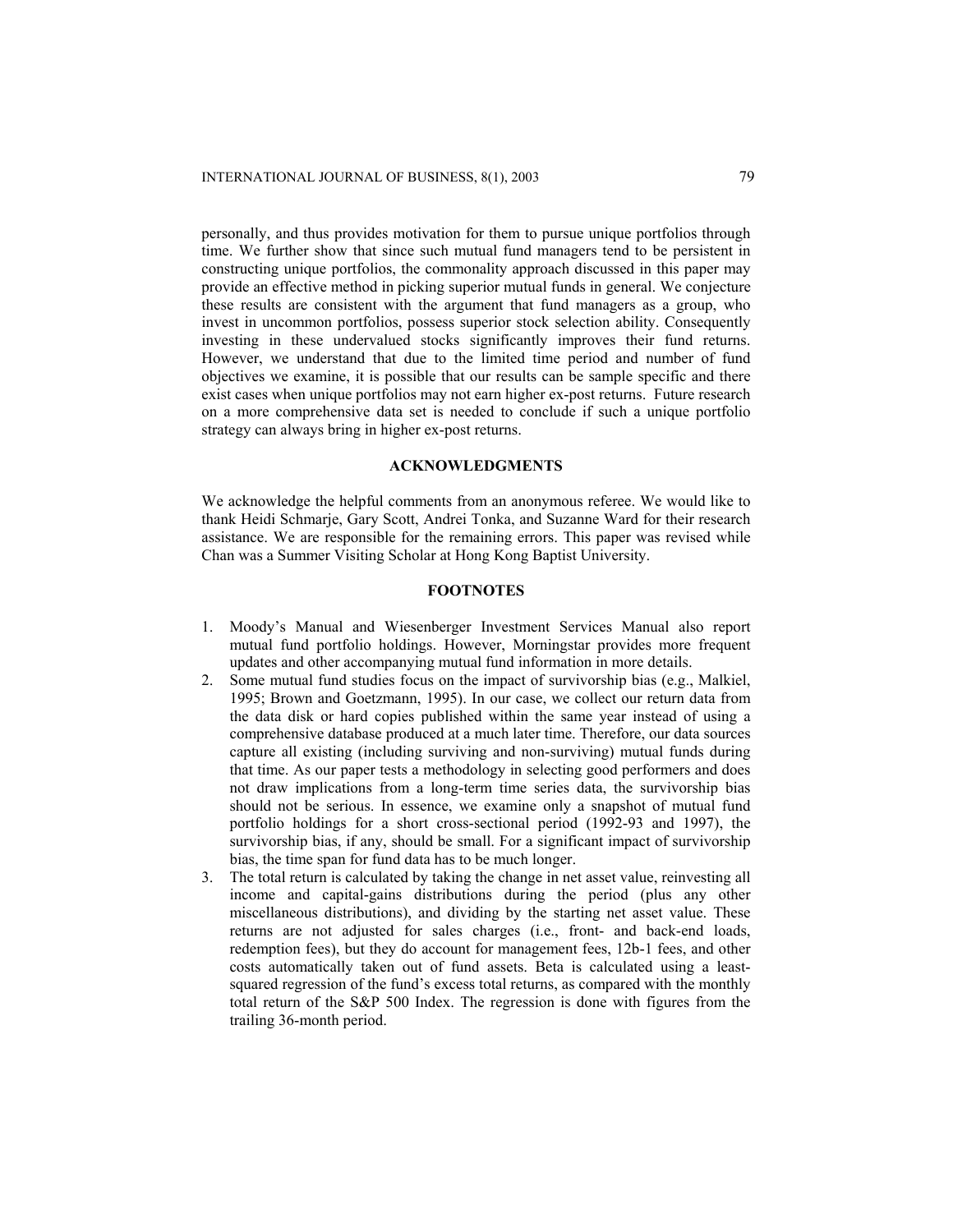- 4. We also divide the universe into four equal groups as a further test. Results are consistent with those of the two- and three-subgroup tests.
- 5. In 1993 when we first start working on the project, CDROM data are not yet available. Thus 1992/1993 data are collected from hard copies of *Morningstar* reports. As we are required to revise the paper with more recent data, we realize that data is available in CDROM format. Unfortunately, the earliest year that *Morningstar* still has inventory is 1997. Therefore, we pick June 1997 as our portfolio holding date for additional analysis. Owing to the infrequent releases of both return and portfolio holding data in earlier years, matching the returns with the portfolio holding data is a difficult task. Consequently we choose 1-year and 6 month returns as our performance measures for the 1992/1993 data. As for data in 1997, we employ the same return measures for consistency. Finally, since TILT and INTERVAL do not show any significant results for the 1992/1993 data, we concentrate our effort on SUM and PRODUCT for the additional analysis.
- 6. Thank you for an anonymous referee for raising this point.
- 7. To conserve space, the results are not reported in this paper, but are available upon request.

### **REFERENCES**

- Arbel, Avner, Steven Carvell, and Pual Strebel, 1983. Giraffes, Institutions and Neglected Firms, *Financial Analysts Journal* 39 (May-June), 57-63.
- Bauman, W. Scott, 1964. Investment Experience with Less Popular Common Stocks, *Financial Analysts Journal* 19 (March-April), 3-12.
- Bauman, W. Scott, 1965. The Less Popular Stocks versus the Most Popular Stocks, *Financial Analysts Journal* 20 (January-February), 3-11.
- Brown, S.J., and W.N. Goetzmann, 1995. Performance Persistence, *Journal of Finance* 50, 679-699.
- Carlson, R., 1970. Aggregate Performance of Mutual Funds, 1948-1967, *Journal of Financial and Quantitative Analysis* 5, 1-32.
- Chevalier, Judith and Glenn Ellison, 1999. Career Concerns of Mutual Fund Managers, *Quarterly Journal of Economics* 11, May, 389-432.
- Christopherson, J.A., and A.L. Turner, 1991. Volatility and Predictability of Manager Alpha, *Journal of Portfolio Management* 17, Fall, 5-12.
- Dowen, Richard J. and W. Scott Bauman, 1986. "The Relative Importance of Size, P/E, and Neglect," *Journal of Portfolio Management* 12, Spring, 30-34.
- Dowen, Richard J. and W. Scott Bauman, 1986. A Fundamental Multifactor Asset Pricing Model *Financial Analysts Journal* 42, July-August, 45-51.
- Efron, B., 1979), Bootstrap Methods: Another Look at the Jackknife, *Annals of Statistics* 7, 1-26.
- Friend, I., M. Blume, and J. Crockett, 1970. *Mutual Funds and Other Institutional Investors*. New York: McGraw Hill.
- Friend, I., F. Brown, E. Herman and D. Vickers, 1962. *A Study of Mutual Funds*. U.S. Securities and Exchange Commission.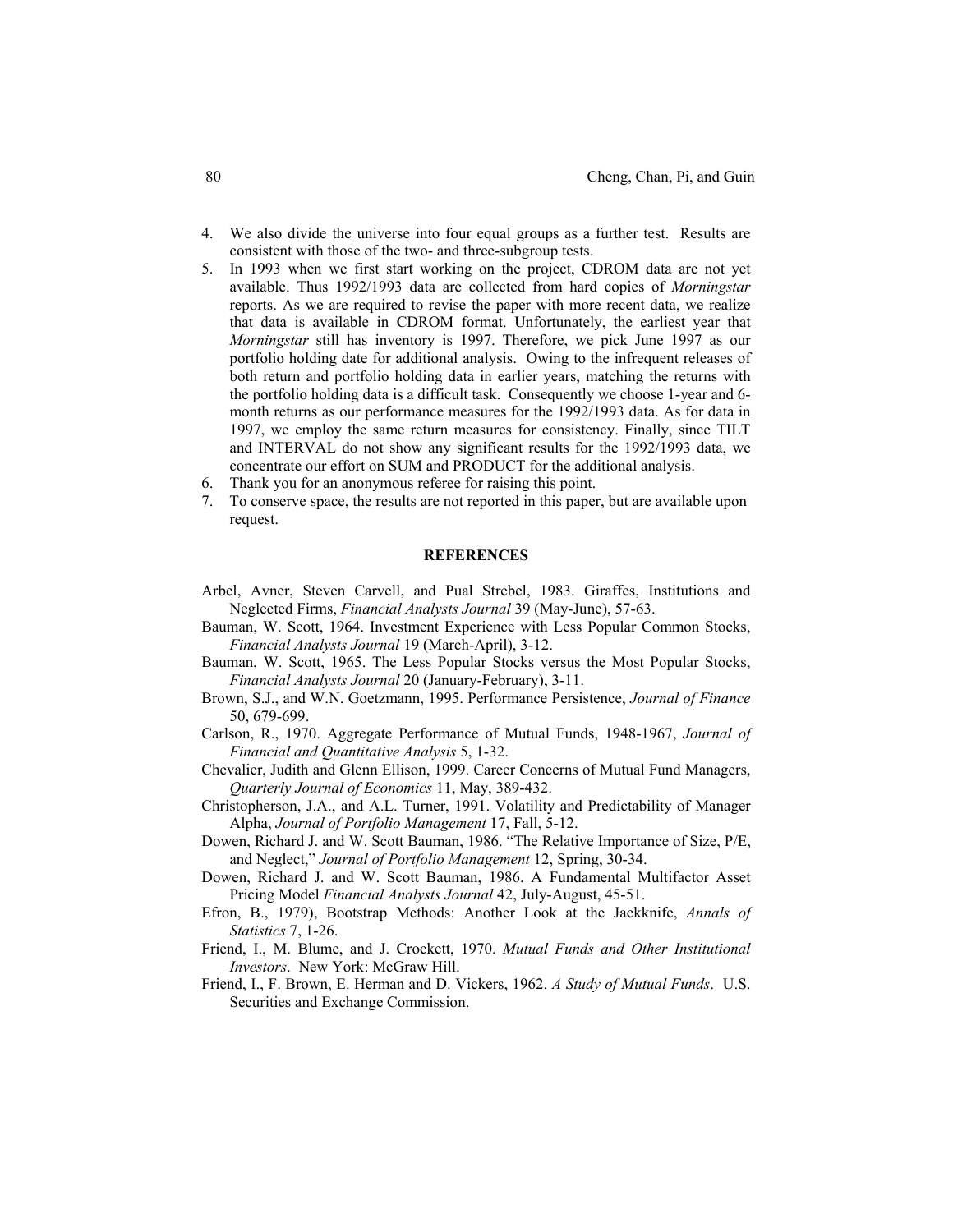- Grinblatt, M., and S. Titman, 1993. Performance Measurement without Benchmarks: An Examination of Mutual Fund Returns, *Journal of Business* 66, 47-68.
- Grinblatt, M; S. Titman and R. Wermers, 1995. Momentum Investment Strategies, Portfolio -Performance, and Herding: A Study of Mutual Fund Behavior. *American Economic Review* 85, 1088-1105
- Ippolito, R., 1993. On Studies of Mutual Fund Performance, 1962-1991, *Financial Analysts Journal* 49, January/February, 42-50.
- Jensen, M.C., 1967. The Performance of Mutual Funds in the Period 1945-1964, *Journal of Finance* 23, 16-26.
- Kon, S., and F. Jen, 1979. The Investment Performance of Mutual Funds: An Empirical Investigation of Timing Selectivity and Market Efficiency, *Journal of Business* 52, 263-89.
- Lakonishok, J., A. Shleifer and W. Vishny, 1992. The Impact of Institutional Trading on Stock Prices. *Journal of Financial Economics*, 32, 23-43.
- Mains, N., 1977. Risk, The Pricing of Capital Assets and the Evaluation of Investment Portfolios: Comment*, Journal of Business* 50, 371-84.
- Malkiel, B. G., 1995. Returns from Investing in Equity Mutual Funds, 1971-1991, *Journal of Finance* 50, 549-572.
- Maug E. and N. Naik, 1995. Herding and Delegated Portfolio Management: The Impact of Relative Performance Evaluation on Asset Allocation, Working Paper.
- McDonald, J.G., 1974. Objectives and Performance of Mutual Funds, 1960-1969, *Journal of Financial and Quantitative Analysis* 9, 311-33.
- Nofsinger, John R. and Richard W. Sias, 1999. Herding and Feedback Trading by Institutional and Individual Investors, *Journal of Finance* 54, 2263-2295.
- Rahman, S., F.J. Fabozzi, and C.F. Lee, 1991. Errors-in Variables, Functional Form, and Mutual Fund Returns, *Quarterly Review of Economics and Business* 31, Winter, 25-35.
- Scharfstein, D.S. and J.C. Stein, 1990. Herd Behavior and Investment, *American Economic Review* 80, 465-479.
- Sharpe, W.F., 1966. Mutual Fund Performance, *Journal of Business* 39, 119-38.
- Shawky, H., 1982. An Update on Mutual Funds: Better Grades, *Journal of Portfolio Management* 7, Winter, 29-34.
- Treynor, J. and K. Mazuy, 1966. Can Mutual Funds Outguess the Market? *Harvard Business Review* 44, 131-36.
- Wermers, R., 1999. Mutual Fund Herding and the Impact on Stock Prices *Journal of Finance* 54, April, 581-622.
- White, H., 1980. A Heteroscedasticity-Consistent Covariance Matrix Estimator and a Direct Test for Heteroscedasticity, *Econometrica* 48, 817-838.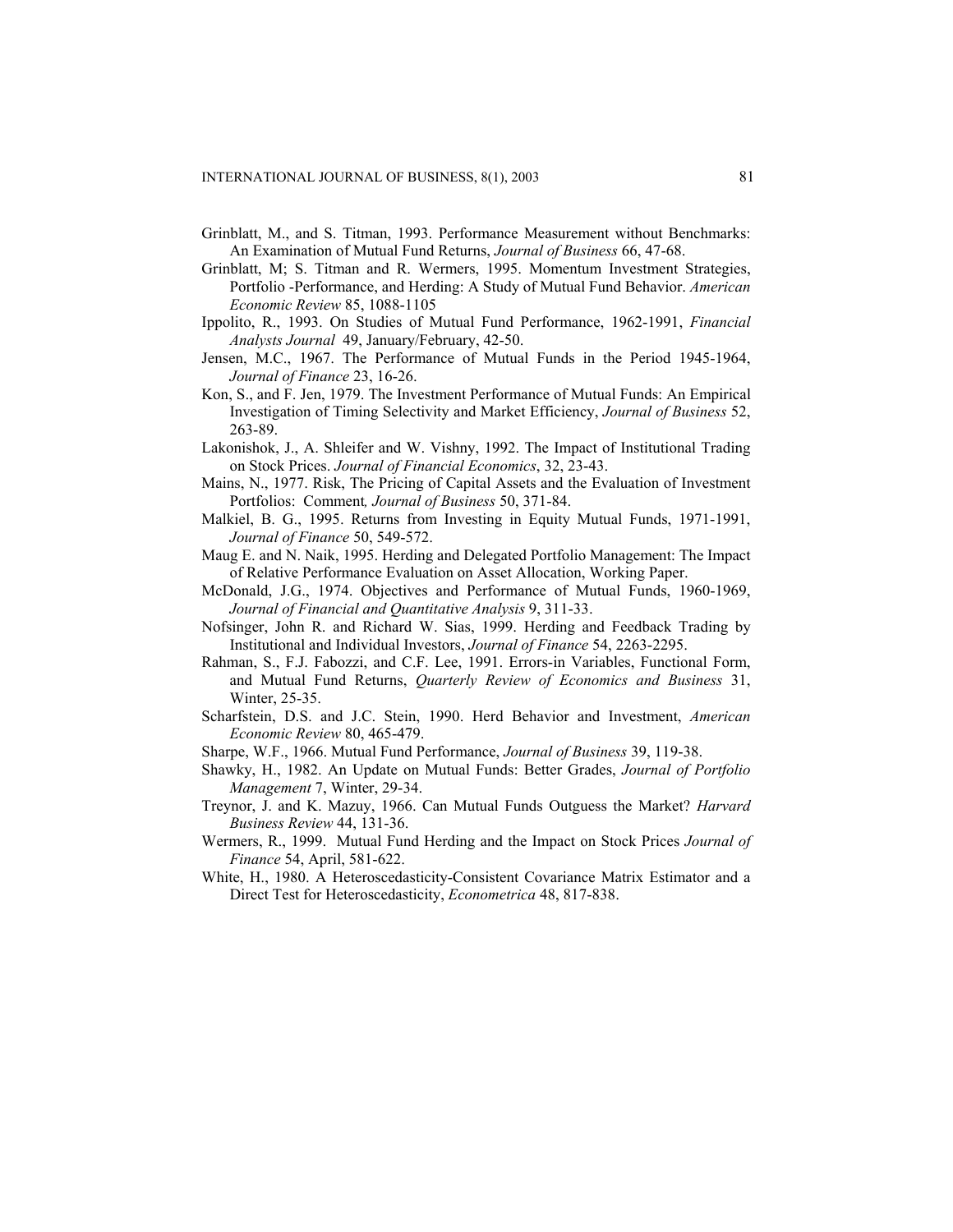| TILT:                       | The sum of the squared deviations between a fund's weighting in a sector and the<br>sector mean. |                                                                                                    |        |                 |        |                 |        |                        |
|-----------------------------|--------------------------------------------------------------------------------------------------|----------------------------------------------------------------------------------------------------|--------|-----------------|--------|-----------------|--------|------------------------|
| <b>INTERVAL:</b>            |                                                                                                  | The number of positive deviations from the sector mean minus the number of<br>negative deviations. |        |                 |        |                 |        |                        |
|                             |                                                                                                  |                                                                                                    |        |                 |        |                 |        |                        |
|                             |                                                                                                  | 1-Year Absolute<br>1-Year Risk-<br>6-Month<br>6-Month Risk-                                        |        |                 |        |                 |        |                        |
|                             | Return                                                                                           |                                                                                                    |        | Adjusted Return |        | Absolute Return |        | <b>Adjusted Return</b> |
|                             | Unique                                                                                           | Common                                                                                             | Unique | Common          | Unique | Common          | Unique | Common                 |
|                             | Group                                                                                            | Group                                                                                              | Group  | Group           | Group  | Group           | Group  | Group                  |
| 1992/1993 Growth/Income     |                                                                                                  |                                                                                                    |        |                 |        |                 |        |                        |
| <b>Two-Group Comparison</b> |                                                                                                  |                                                                                                    |        |                 |        |                 |        |                        |
| TILT                        | 13.64%                                                                                           | 12.26%                                                                                             | 11.59% | 10.86%          | 5.89%  | 5.74%           | 4.90%  | 4.90%                  |
| <b>INTERVAL</b>             | $12.42\%$                                                                                        | 13.50%                                                                                             | 11.28% | 11.18%          | 5.33%  | 6.32%           | 4.46%  | 5.06%                  |
| Three-Group Comparison      |                                                                                                  |                                                                                                    |        |                 |        |                 |        |                        |
| TILT                        | 13.60%                                                                                           | 13.08%                                                                                             | 11.40% | 11.97%          | 5.64%  | 5.87%           | 4.21%  | 5.08%                  |
| <b>INTERVAL</b>             | $12.27\%$                                                                                        | 13.90%                                                                                             | 11.62% | 11.34%          | 5.65%  | 6.26%           | 5.00%  | 4.75%                  |

Average return for various holding periods and comparisons

Note: Since all the mean returns for two-group and three-group comparison are not significantly different from each other, the t-value and p-values are not reported here.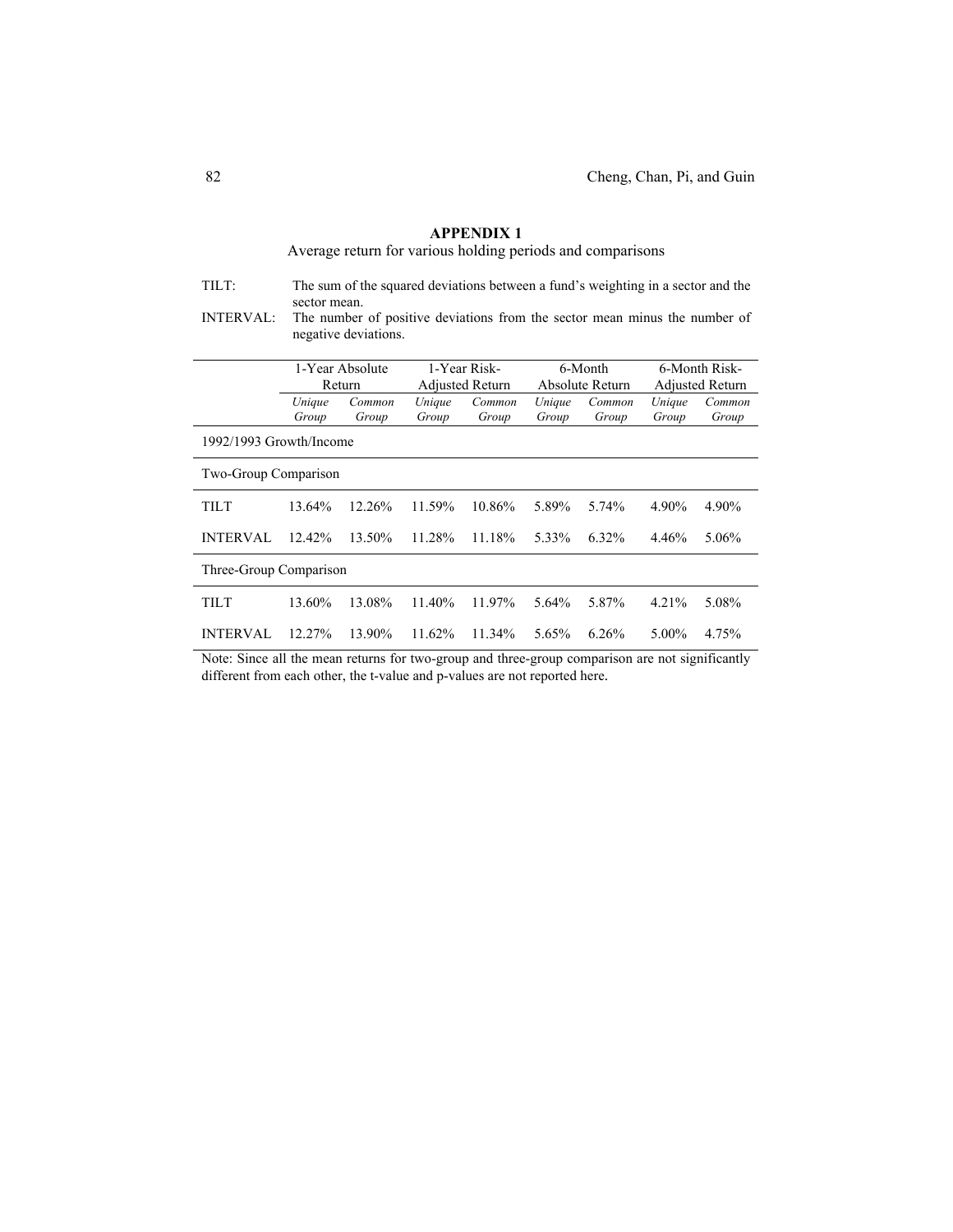# Regression analysis of mutual fund returns with portfolio holding for 1992/1993 growth/income data

Frequency rating: The total number of sample mutual funds investing in a given security.<br>SUM: The sum of the frequency ratings of the top 30 stocks held by the funds. SUM: The sum of the frequency ratings of the top 30 stocks held by the funds.<br>PRODUCT: The weighted average of the frequency rating, using the percentage of as The weighted average of the frequency rating, using the percentage of assets as the weighting factor.

|                                            | 1-Year       | 1-Year Risk- | 6-Month    | 6-Month Risk- |
|--------------------------------------------|--------------|--------------|------------|---------------|
|                                            | Absolute     | Adjusted     | Absolute   | Adjusted      |
|                                            | Return       | Return       | Return     | Return        |
| Constant                                   | 10.8237      | 22.3400      | 2.6736     | 6.8677        |
|                                            | $(2.72)$ *** | $(4.67)$ *** | (0.78)     | $(1.74)^*$    |
| <b>SUM</b>                                 | $-0.0006$    | $-0.0011$    | $-0.0010$  | $-0.0020$     |
|                                            | $(-0.09)$    | $(-0.14)$    | $(-0.17)$  | $(-0.30)$     |
| <b>PRODUCT</b>                             | $-0.0073$    | $-0.0075$    | $-0.0041$  | $-0.0039$     |
|                                            | $(-2.34)$ ** | $(-2.06)$ ** | $(-1.51)$  | $(-1.27)$     |
| <b>BETA</b>                                | 7.8725       | $-6.7102$    | 6.8517     | 1.1755        |
|                                            | $(1.90)*$    | $(-1.38)$    | $(1.91)^*$ | (0.29)        |
| Adjusted $R^2$                             | 0.1171       | 0.0995       | 0.0593     | 0.0146        |
| F                                          | $4.45**$     | $3.87**$     | $2.64*$    | 1.39          |
| White's General<br>Heteroskedasticity Test | 13.79        | 13.64        | 12.72      | 12.49         |

\*\*\* Significant at the 0.01 level

\*\* Significant at the 0.05 level

\* Significant at the 0.10 level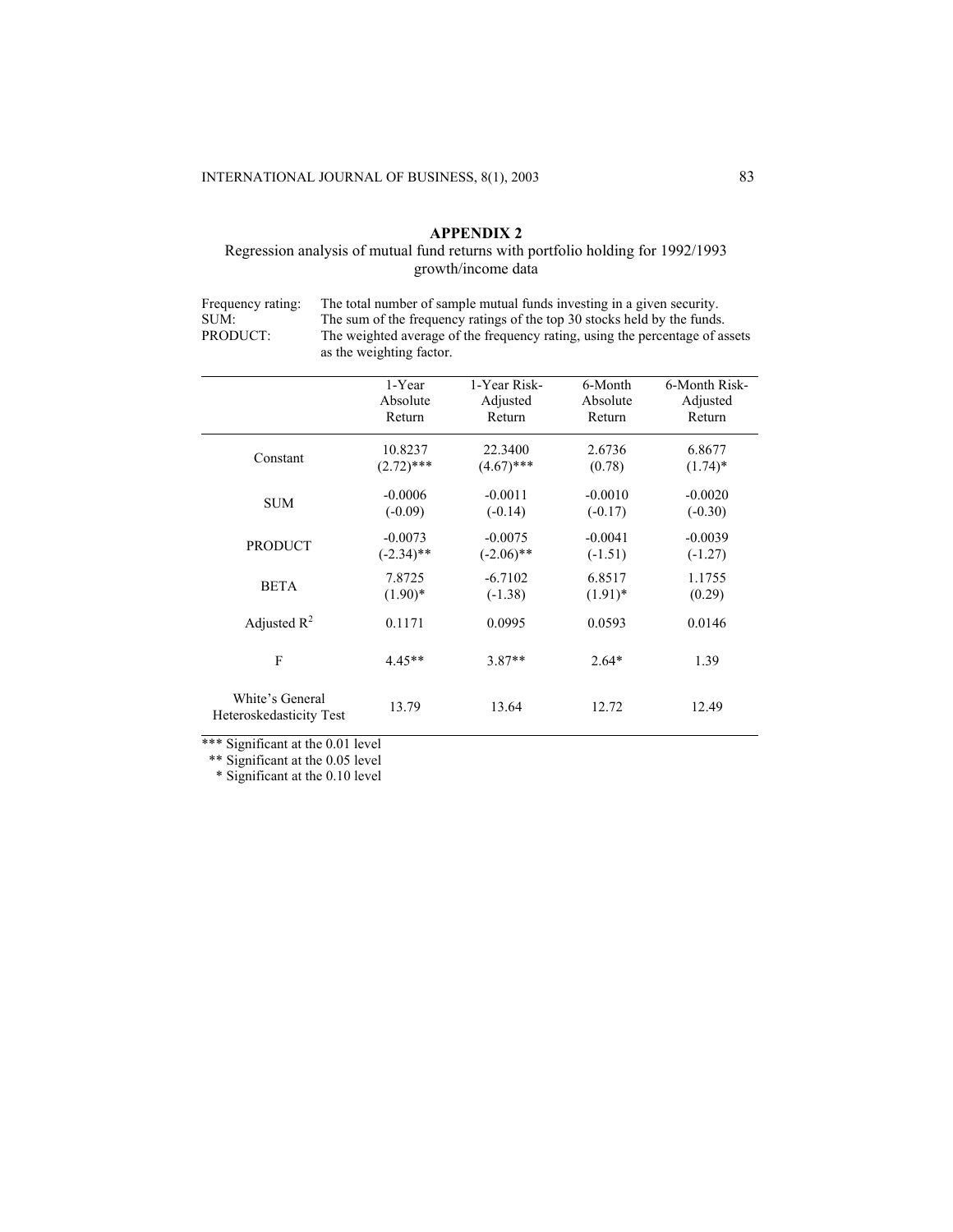## Regression analysis of mutual fund returns with portfolio holding as at the end of June 1997

SUM: The sum of the frequency ratings of the top 30 stocks held by the funds.

PRODUCT: The weighted average of the frequency rating, using the percentage of assets as the weighting factor.

|                                            | Panel (A): Growth Fund |               |             |                 |  |  |  |
|--------------------------------------------|------------------------|---------------|-------------|-----------------|--|--|--|
|                                            | 6-Month                | 6-Month Risk- | 12-Month    | 12-Month Risk-  |  |  |  |
|                                            | Nominal                | Adjusted      | Nominal     | Adjusted Return |  |  |  |
|                                            | Return                 | Return        | Return      |                 |  |  |  |
| Constant                                   | 19.0967                | 23.6102       | 15.0941     | 27.4797         |  |  |  |
|                                            | $(5.87)$ ***           | $(7.26)$ **   | $(2.58)$ ** | $(5.00)$ ***    |  |  |  |
|                                            | $-0.0011$              | $-0.0033$     | 0.0091      | 0.0073          |  |  |  |
| <b>SUM</b>                                 | $(-0.22)$              | $(-0.64)$     | (0.99)      | (0.84)          |  |  |  |
|                                            | $-0.0005$              | $-0.0003$     | 0.0037      | 0.0030          |  |  |  |
| <b>PRODUCT</b>                             | $(-0.26)$              | $(-0.12)$     | (0.98)      | (0.83)          |  |  |  |
|                                            | $-7.9783$              | $-14.3325$    | 4.9000      | $-11.5591$      |  |  |  |
| <b>BETA</b>                                | $(-2.57)$ **           | $(-4.63)$ *** | (0.88)      | $(-2.21)$ **    |  |  |  |
| Adjusted $R^2$                             | 0.0774                 | 0.2574        | 0.1225      | 0.0846          |  |  |  |
| F                                          | $3.013**$              | $9.321***$    | $4.35***$   | $3.218**$       |  |  |  |
| White's General<br>Heteroskedasticity Test | 7.00                   | 8.26          | 13.97       | 12.72           |  |  |  |

|                                            | Panel (B): Growth and Income Fund |               |              |                        |  |  |  |
|--------------------------------------------|-----------------------------------|---------------|--------------|------------------------|--|--|--|
|                                            | 6-Month                           | 6-Month Risk- | 12-Month     | 12-Month Risk-         |  |  |  |
|                                            | Nominal                           | Adjusted      | Nominal      | <b>Adjusted Return</b> |  |  |  |
|                                            | Return                            | Return        | Return       |                        |  |  |  |
| Constant                                   | 29.1832                           | 79.0241       | 43.5931      | 137.9979               |  |  |  |
|                                            | $(3.74)$ ***                      | $(9.63)$ ***  | $(4.10)$ *** | $(12.69)$ ***          |  |  |  |
| <b>SUM</b>                                 | $-0.0003$                         | $-0.0015$     | 0.0171       | 0.0157                 |  |  |  |
|                                            | $(-0.03)$                         | $(-0.14)$     | (1.18)       | (1.06)                 |  |  |  |
| <b>PRODUCT</b>                             | $-0.0059$                         | $-0.0068$     | 0.0096       | 0.0091                 |  |  |  |
|                                            | $(-0.84)$                         | $(-0.92)$     | (1.00)       | (0.93)                 |  |  |  |
| <b>BETA</b>                                | 15.2136                           | $-36.2959$    | 27.6736      | $-71.2167$             |  |  |  |
|                                            | (1.65)                            | $(-3.74)$ *** | $(2.20)$ **  | $(-5.54)$ ***          |  |  |  |
| Adjusted $R^2$                             | 0.0014                            | 0.2773        | 0.2475       | 0.3282                 |  |  |  |
| F                                          | 1.028                             | $8.546***$    | $7.47***$    | $10.616***$            |  |  |  |
| White's General<br>Heteroskedasticity Test | 13.52                             | 10.96         | 9.68         | 8.69                   |  |  |  |

\*\*\* Significant at 0.01 level

\*\* Significant at 0.05 level